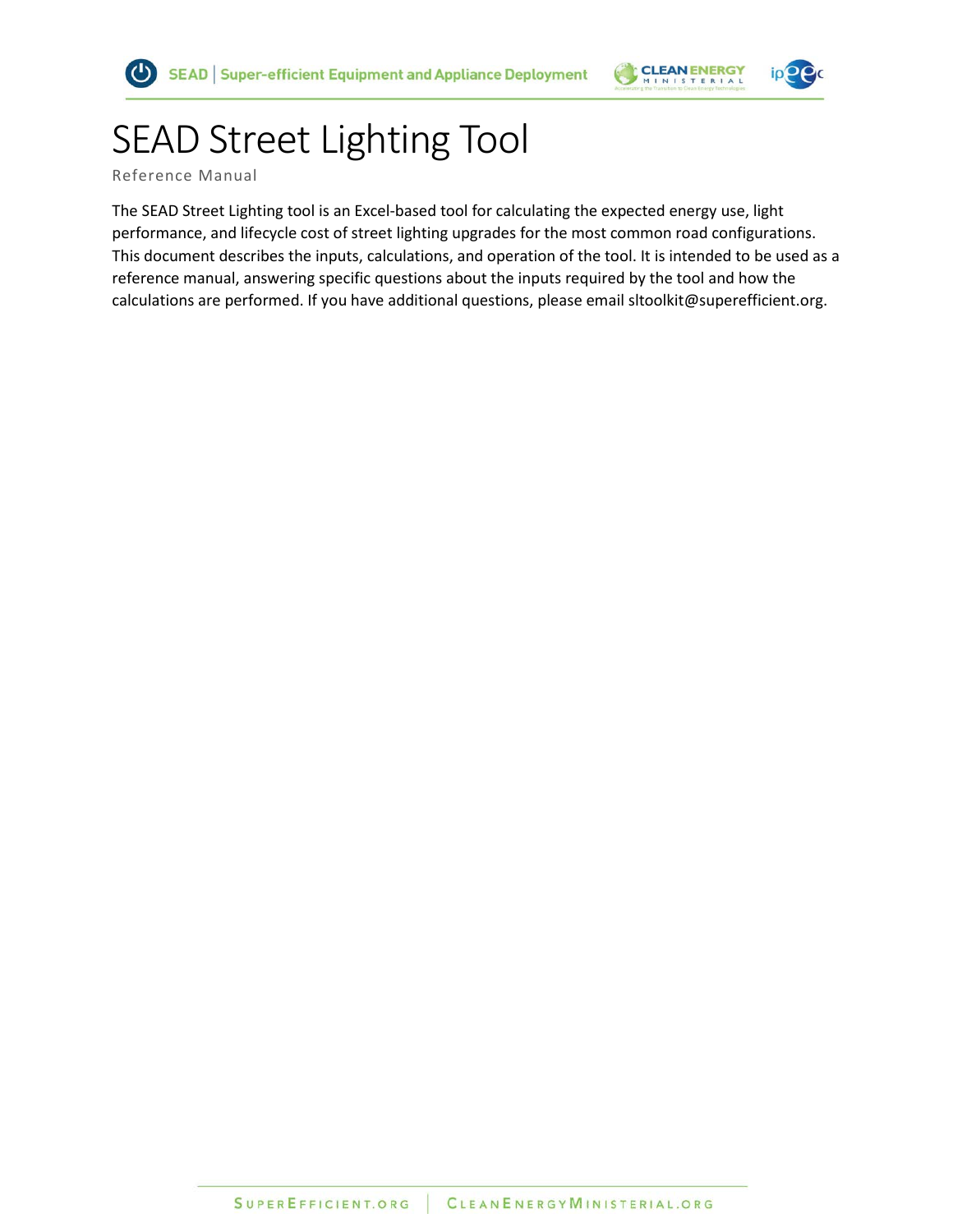



 $ipP$ 

# Contents

| $\mathbf{1}$   |       |  |  |
|----------------|-------|--|--|
|                | 1.1   |  |  |
| $\overline{2}$ |       |  |  |
|                | 2.1   |  |  |
|                | 2.1.1 |  |  |
|                | 2.1.2 |  |  |
|                | 2.1.3 |  |  |
|                | 2.2   |  |  |
|                | 2.2.1 |  |  |
|                | 2.2.2 |  |  |
|                | 2.2.3 |  |  |
|                | 2.2.4 |  |  |
|                | 2.2.5 |  |  |
|                | 2.3   |  |  |
|                | 2.4   |  |  |
| 3              |       |  |  |
|                | 3.1   |  |  |
|                | 3.2   |  |  |
|                | 3.2.1 |  |  |
|                | 3.2.2 |  |  |
|                | 3.2.3 |  |  |
|                | 3.2.4 |  |  |
|                | 3.2.5 |  |  |
|                | 3.2.6 |  |  |
| 4              |       |  |  |
|                | 4.1   |  |  |
|                | 4.2   |  |  |
|                | 4.3   |  |  |
|                | 4.3.1 |  |  |
|                | 4.4   |  |  |
|                | 4.5   |  |  |
|                | 4.5.1 |  |  |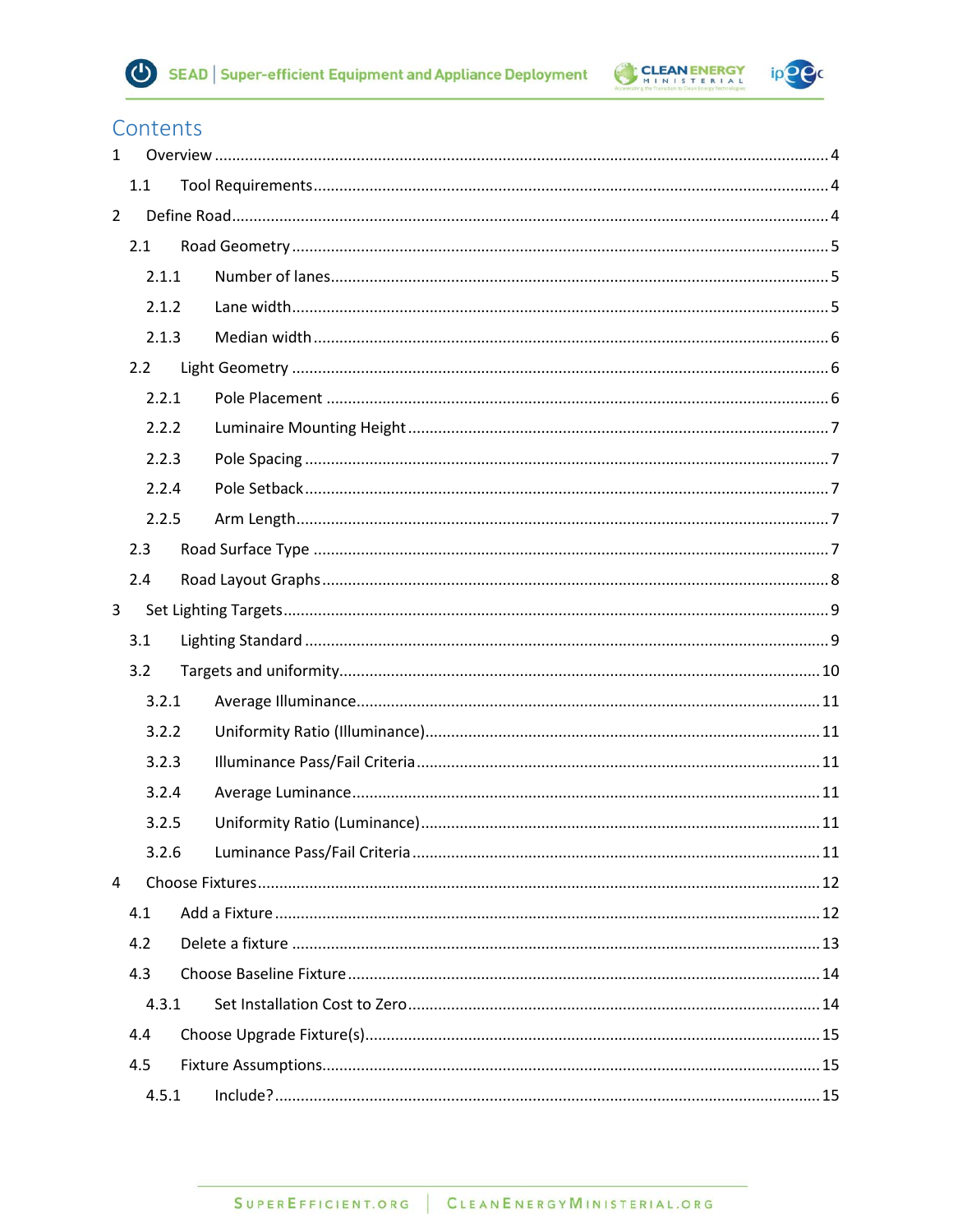

 $\overline{\mathbf{5}}$ 

SEAD | Super-efficient Equipment and Appliance Deployment



ip<sup>o</sup>c

|     | 4.5.2  |  |
|-----|--------|--|
|     | 4.5.3  |  |
|     | 4.5.4  |  |
|     | 4.5.5  |  |
|     | 4.5.6  |  |
|     | 4.5.7  |  |
|     | 4.5.8  |  |
|     | 4.5.9  |  |
|     | 4.5.10 |  |
|     | 4.5.11 |  |
|     | 4.5.12 |  |
|     | 4.5.13 |  |
|     | 4.5.14 |  |
|     | 4.5.15 |  |
|     | 4.5.16 |  |
|     | 4.5.17 |  |
|     | 4.5.18 |  |
| 4.6 |        |  |
| 4.7 |        |  |
|     | 4.7.1  |  |
|     | 4.7.2  |  |
|     | 4.7.3  |  |
|     | 4.7.4  |  |
|     |        |  |
| 5.1 |        |  |
| 5.2 |        |  |
| 5.3 |        |  |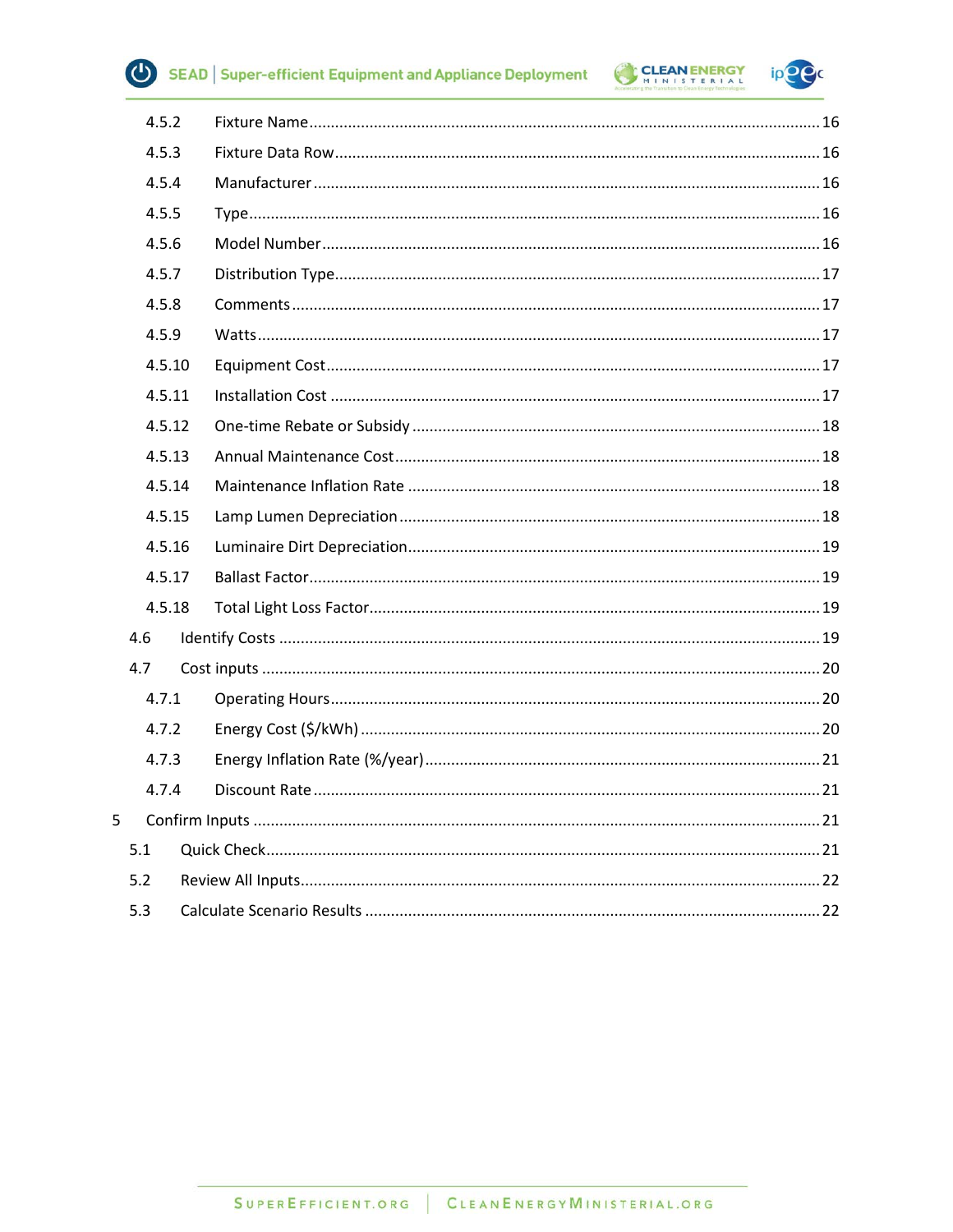



# <span id="page-3-0"></span>1 Overview

The SEAD Street Lighting Tool provides the capability to quickly calculate the expected energy use, light quality, and lifecycle cost of street lighting upgrades.

The inputs for the tool are spread across five steps, as outlined in each of the following sections. Broadly speaking, the tool:

- Allows for inputs describing the road and light fixtures along it. The tool assumes uniform pole placement and lane configuration for straight road sections only.
- Uses photometric data from .ies files to calculate light quality on the road surface for multiple fixtures at once.
- Determines whether these fixtures pass or fail light quality criteria, as input by the user and described in relevant lighting standards.
- Performs lifecycle cost analysis for fixtures compared to a single baseline fixture.

# <span id="page-3-1"></span>1.1 Tool Requirements

- Windows operating system or virtual machine
- Excel 2003 or later
- Macros enabled (use a search engine for your Excel version to determine how to enable macros).
- After downloading the tool, the user needs to save it to their hard drive

# <span id="page-3-2"></span>2 Define Road

Road geometry inputs describe the size and shape of the road section, as well as the placement and size of poles. This page is used to provide the tool with the basic layout of the road to be analyzed.

The road geometry tab has two columns for inputs, one for baseline and one for upgrade. Two columns are provided so that, if desired, the road configuration of the baseline calculation can be different from that of the upgrade. However, the tool always performs both calculations; therefore, values must be provided for both baseline and upgrade columns. If any of the values in either column are blank, the tool will not perform the calculations.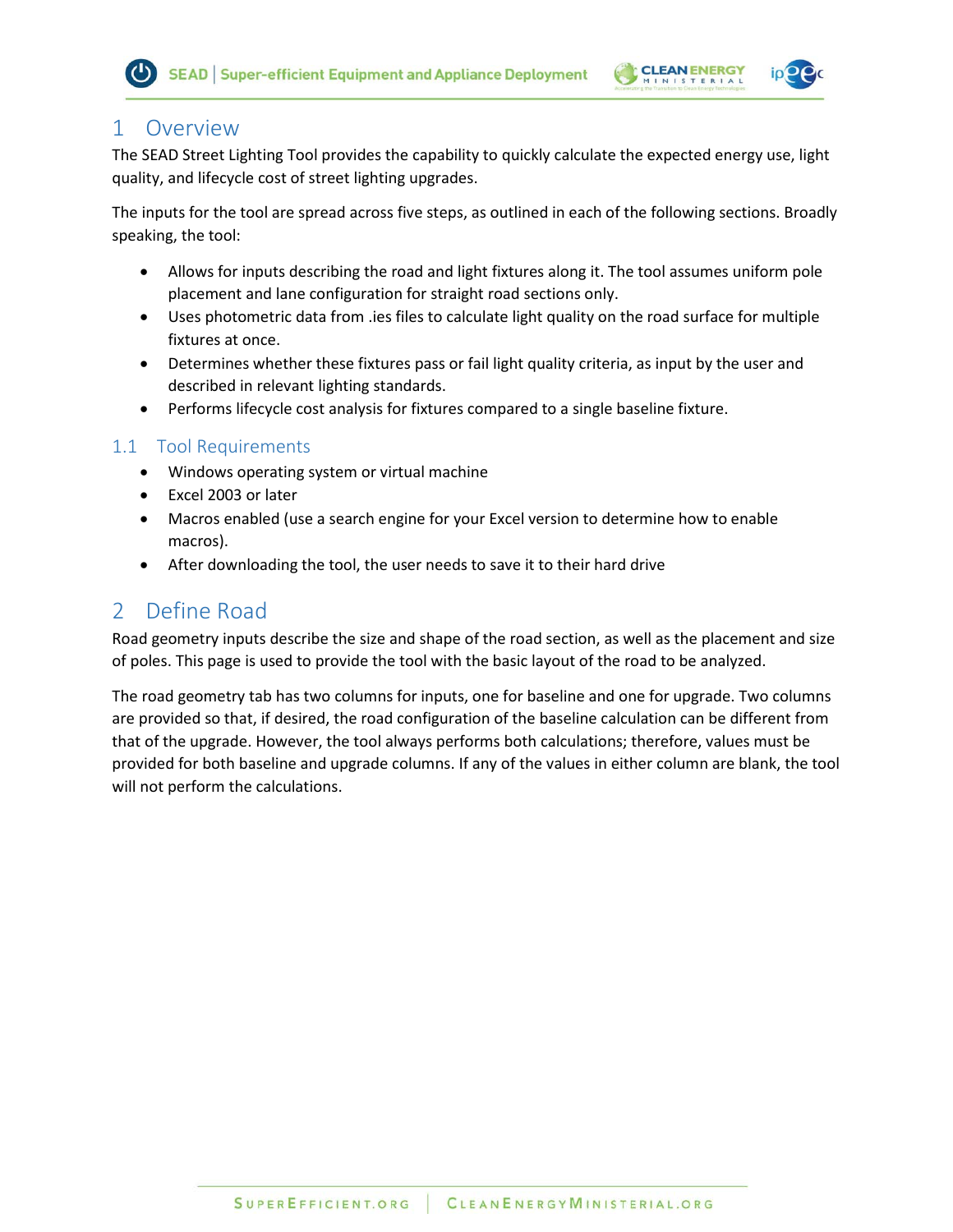

| <b>Description:</b>  | <b>Baseline</b> | <b>Upgrade</b> | <b>Units</b>   |   |
|----------------------|-----------------|----------------|----------------|---|
| <b>Road Geometry</b> |                 |                |                |   |
| Number of Lanes      |                 |                | l Lanes        | 2 |
| Lane Width           | 3.3             | 3.3            | <b>Imeters</b> | ? |
| Median Width         | 4               |                | <b>Imeters</b> | ? |

| Light Geometry:           |                |                |                |   |  |
|---------------------------|----------------|----------------|----------------|---|--|
| Pole Placement            | Median mounted | Median mounted |                | ∍ |  |
| Luminaire Mounting Height |                |                | <b>Imeters</b> | ∍ |  |
| Pole Spacing              | 28             | 28             | <b>Imeters</b> | っ |  |
| <b>Pole Setback</b>       |                |                | <b>Imeters</b> | っ |  |
| Arm length                |                |                | <b>Imeters</b> | ∍ |  |

| <b>Pavement Type (only required for luminance calculations)</b> |  |                         |  |  |
|-----------------------------------------------------------------|--|-------------------------|--|--|
| Road Surface Type                                               |  | <b>Standard Surface</b> |  |  |

#### *Figure 1: Inputs for the "Describe Road" input page*

# <span id="page-4-3"></span><span id="page-4-0"></span>2.1 Road Geometry

The three inputs for the road geometry describe the size and shape of the road surface. These are shown in [Figure 1](#page-4-3) above.

# <span id="page-4-1"></span>2.1.1 Number of lanes

# **What it is:**

The number of lanes is the total number of lanes in the road section being analyzed. Enter the number of lanes for which you want the analysis to be performed, regardless of the number of lanes on the road itself. For example, if you only want to perform analysis for one travel direction, only enter the number of lanes in that direction.

# **How it's used:**

Combined with the lane width and calculation method [\(see the 'Lighting Standards' section](#page-8-0) for definitions of the two methods, CIE and IES), the tool calculates the location and number of grid calculation points for the light on the road. For the CIE method, there are three grid points per lane across the road; for the IES method, there are two.

The tool calculates results for any reasonable number of lanes (20 or less).

# <span id="page-4-2"></span>2.1.2 Lane width

#### **What it is:**

The lane width is the lateral distance (across the road) of a single lane.

#### **How it's used:**

The lane width is used to calculate the spacing of the grid points across the road. For example, in the CIE calculation method (see the 'Lighting Standards' section for a definition of the CIE and IES methods), the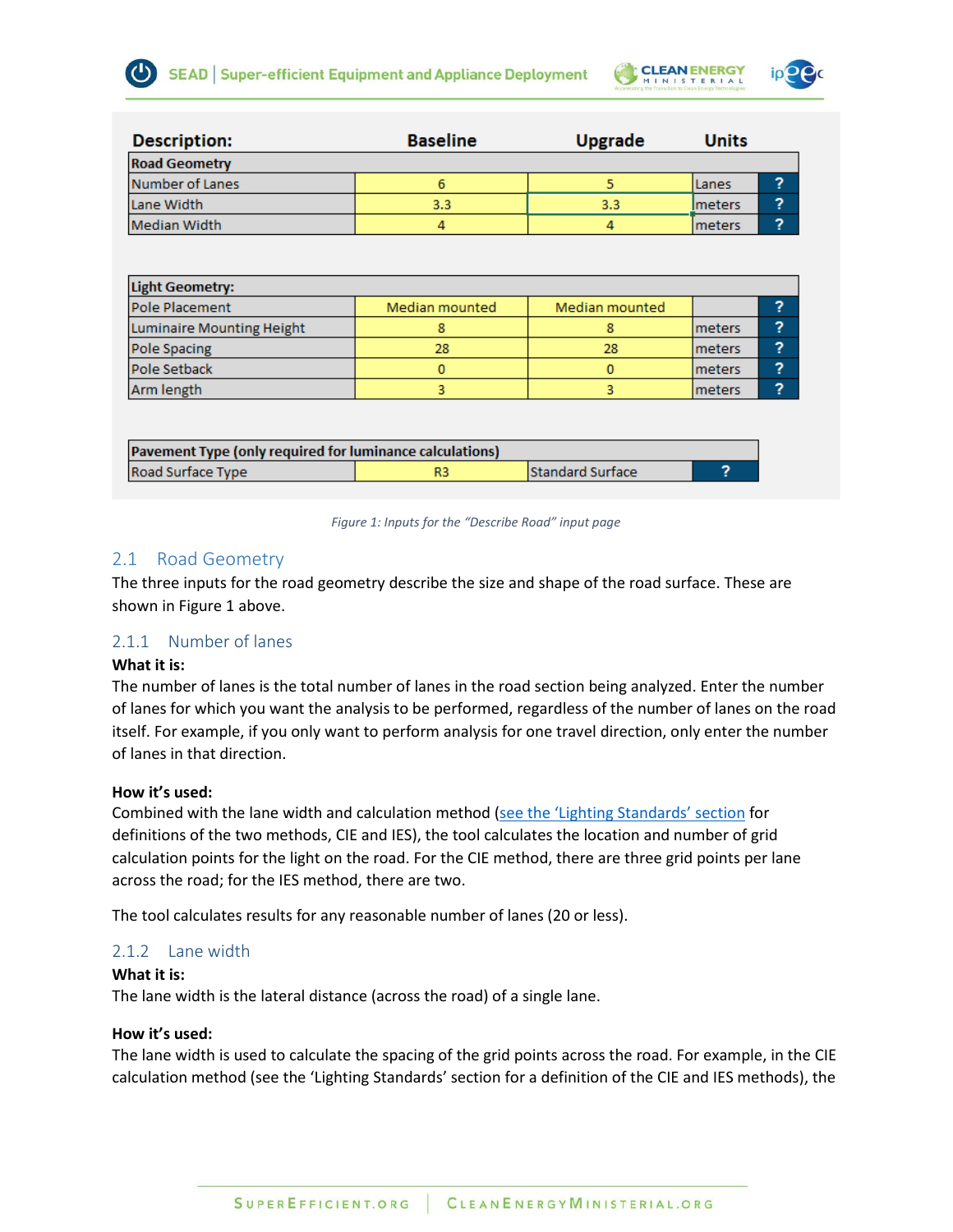



measurement grid points are located at 1/6, 1/2, and 5/6 of the lane width. The tool assumes that all lanes being analyzed are the same width.

### <span id="page-5-0"></span>2.1.3 Median width

#### **What it is:**

In roads with an even number of lanes, the median is the space in the road between the two travel directions.

#### **How it's used:**

The input for number of lanes accounts for all travel lanes to be studied. When there is an even number of lanes, the tool assumes that the median occurs half way between the total number of lanes. The lane width increases the distance from the side of the road to the second half of the lanes (i.e. lane 3 and 4 of a 4 lane road).

As of version 1.7.0, if you enter a median width but select an odd number of lanes, the median width will be ignored.

# <span id="page-5-1"></span>2.2 Light Geometry

This section describes where the fixture is located in relation to the roadway.

### <span id="page-5-2"></span>2.2.1 Pole Placement

#### **What it is:**

This input describes the arrangement of the poles along the road. The tool assumes that the pole arrangement is the same along the entire section of road to be analyzed.

#### **How it's used:**

There are four arrangement options to select from. When performing the calculation, the tool assumes several cycles of fixtures occurring before and after the measurement grid, placing them in relation to each other and to the road based on the pole placement choice. These are:

**Single-side:** Assumes poles are only on one side of the road, at an even pole spacing which is the same as the pole spacing entered.

**Staggered:** Assumes poles are placed on both sides of the road. The poles on side A are identical to the placement of those in the single-side arrangement. Half-way in between each pole on side A, there is a pole on side B.

When choosing a staggered configuration, it is important that the 'pole spacing' input reflects the distance between the poles on a single side of the road. The distance between pole 1 on side A and pole 1 on side B will be half the pole spacing.

**Median-mounted:** In this arrangement, two fixtures are mounted on the same pole, located in the center of the road, facing opposite directions. The distance between the first pole (with fixtures 1 and 2) and the second pole (with fixtures 3 and 4) is the 'pole spacing' input.

In this configuration, the 'pole setback' input is ignored. However, the arm length value is used. With an arm length of zero, the fixtures are assumed to be in the same location in the center of the road but facing towards opposite sides of the road.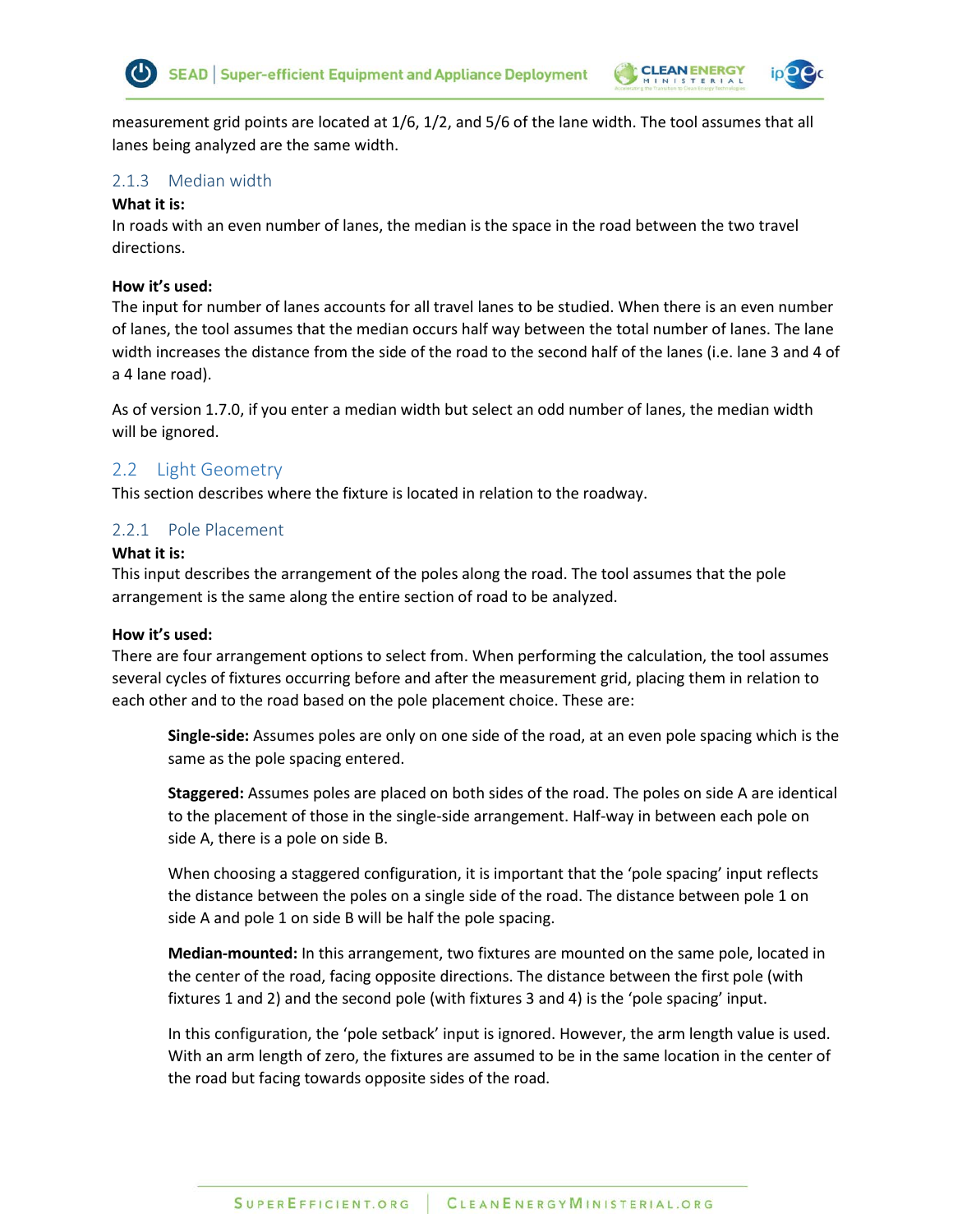

**Opposite:** In this configuration, there are poles on both sides of the road, but they are directly across the road from each other. On both sides of the road, the distance between fixture 1 and fixture 2 is the pole spacing.

# <span id="page-6-0"></span>2.2.2 Luminaire Mounting Height

### **What it is:**

This is the distance above the road surface that the fixture is located.

### **How it's used:**

The tool uses this input to determine the vertical distance from the surface of the road to the fixture. In many cases, this is close to the pole height; however, things like arm curvature, road shoulder, and pole base that are above or below the road grade, etc. can mean that the pole itself is longer or shorter than the actual mounting height. Be sure to enter the actual value of the fixture's location directly above the roadway.

# <span id="page-6-1"></span>2.2.3 Pole Spacing

# **What it is:**

The distance between any two fixtures along the road.

### **How it's used:**

In all cases, this is the distance between two poles that are on the same side of the road. Be careful when entering this value for some pole configurations, such as the staggered configuration; for more information, see the pole configuration definitions above.

# <span id="page-6-2"></span>2.2.4 Pole Setback

# **What it is:**

This is the distance from the edge of the road to the base of the pole. Some countries may refer to this as "clearance".

# **How it's used:**

The distance from the edge of the road to the fixture in the x-direction (across the road) is calculated as:

 $Edge of road - Pole Setback + Arm Length$ 

# <span id="page-6-3"></span>2.2.5 Arm Length

#### **What it is:**

Horizontal distance from the center-line of the pole to the center point of the fixture.

# **How it's used:**

The tool calculates the x-direction location of the fixture above the road per the equation shown under Pole Setback. It's important to note that this is only the distance in the x-direction, i.e. across the road – in cases where the arm is mounted at an angle, the length entered should only be the projection of that arm onto the x-axis.

# <span id="page-6-4"></span>2.3 Road Surface Type

# **What it is:**

Luminance is the amount of light reflected off the road surface as seen by an observer standing a set distance away from a point on the road. In addition to the relevant distances, angles, and fixture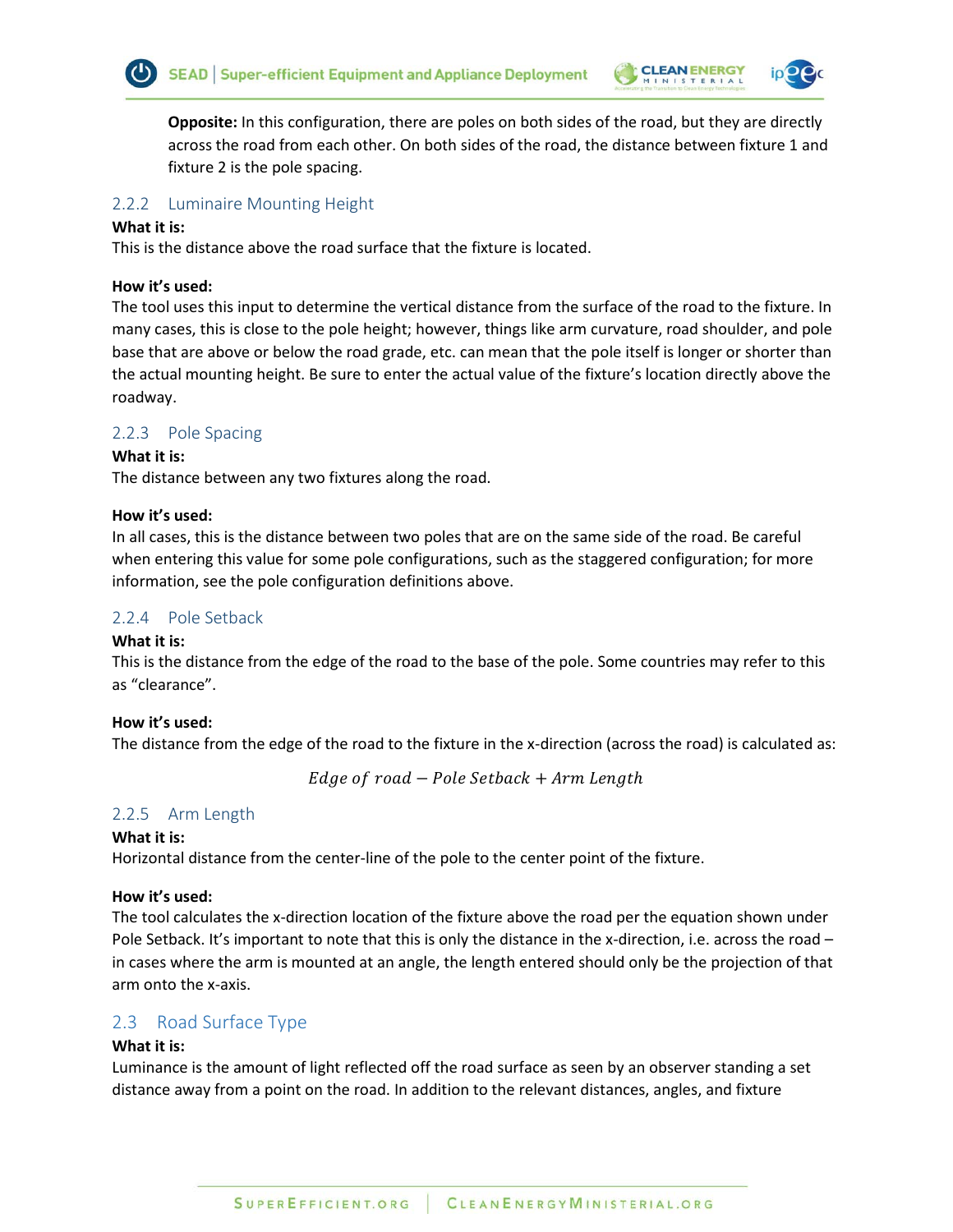



brightness, luminance is influenced by how reflective the road surface is. Road Surface Type is the input defining which standard road surface type the tool will use in calculating the luminance of the scenario described.

#### **How it's used:**

Both CIE and IES calculation methods (see the 'Lighting Standards' section for a definition of CIE and IES methods) share the same 4 standard pavement types. The tab 'Rtables' contains the assumptions used for each road type. If the user does not enter a road type, the R2 road type is assumed.

**R1 (mostly diffuse) -** Portland cement concrete road surface. Asphalt road surface with a minimum of 12 percent of the aggregates composed of artificial brightener (e.g. Synopal) aggregates (e.g., labradorite, quartzite).

**R2 (mixed diffuse and specular)** - Asphalt road surface with an aggregate composed of a minimum 60 percent gravel (size greater than 1 cm). Asphalt road surface with 10 -15 percent artificial brightener in aggregate mix.

**R3 (slightly specular)** - Asphalt road surface (regular and carpet seal) with dark aggregates (e.g. trap rock, blast furnace slag); rough texture after some months of use.

**R4 (mostly specular)** - Asphalt road surface with very smooth texture.

# <span id="page-7-0"></span>2.4 Road Layout Graphs

The tool provides graphs showing how the tool interprets the inputs provided to help the user understand and visualize the layout selected. These graphs do not influence the calculations or update automatically.

There are two graphs, one for the Baseline input column (i.e. inputs in Column C) and one for the upgrade column (Column D). Clicking the 'Update view' button after inputting data will refresh each graph.

There are slight variations in the assumptions for the CIE and IES calculation methods, specifically (1) in the placement and number of grid points where calculations will be performed and (2) in the number of fixtures that must be included for the calculations. The user is prompted to select which calculation method they would like to see visualized; however, since in the next section users can choose to perform calculations for one method or for both methods, this choice does not affect the assumptions used in the actual calculations. See the Lighting Standards section for more information about the differences between the CIE and IES methods.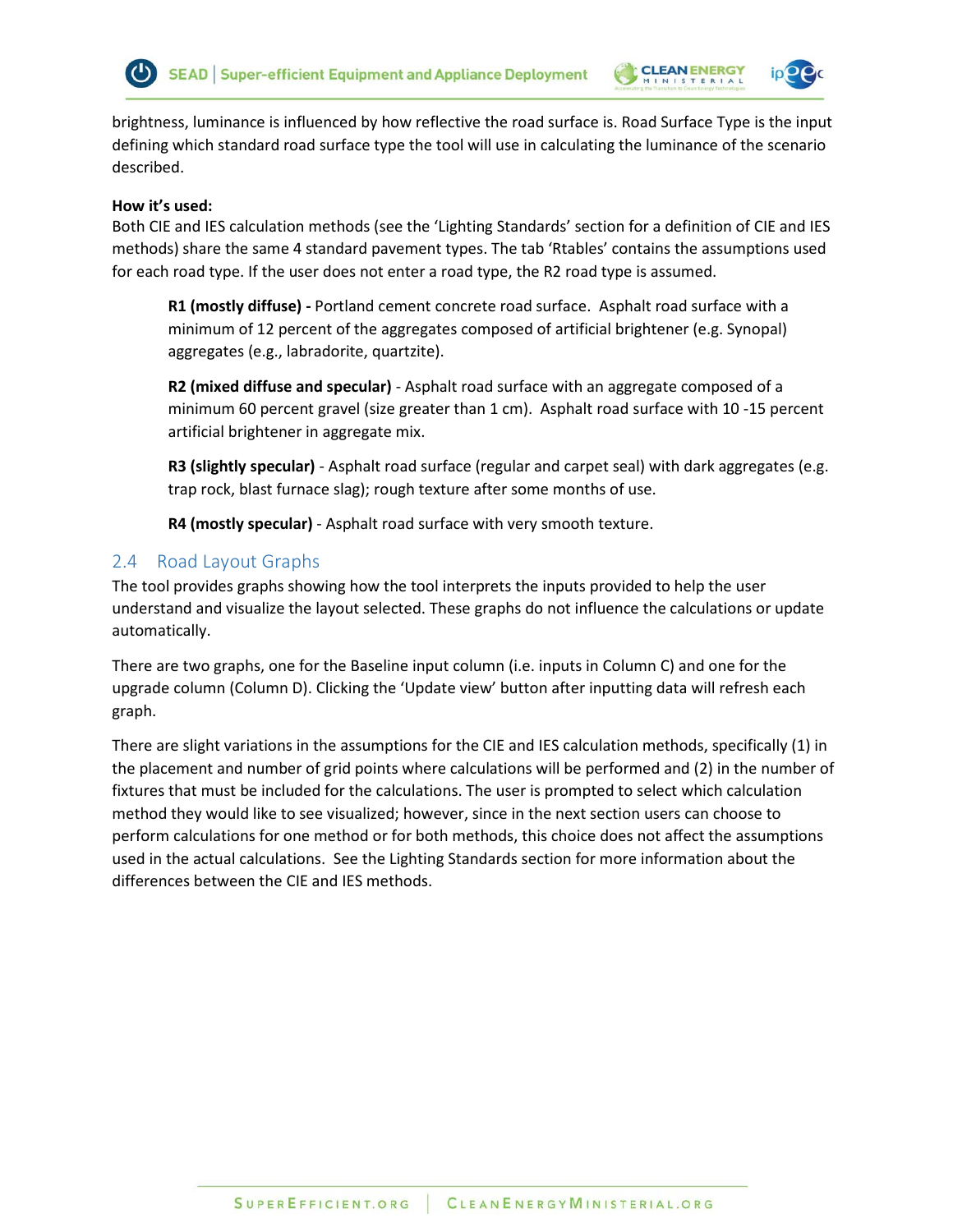





# <span id="page-8-0"></span>3 Set Lighting Targets

There are two measurements properties that describe light quality of a road - illuminance (light hitting the road) or luminance (light seen by an observer). The tool performs calculations for both properties you may enter targets for either or both.

The first input in this section determines which set of calculation assumptions will be used – those defined by the IES standard or those defined by the CIE standard. However, the rest of the assumptions on this page do not affect the calculated light levels on the road; they are only used for determining whether a specific fixture passes or fails the user selected targets. Regardless of whether a specific fixture passes or fails, all of the results relevant to that fixture will be presented in the output file.

# <span id="page-8-1"></span>3.1 Lighting Standard

# **What it is:**

This input tells the tool whether to use the assumptions relevant to lighting standards defined by Illumination Engineering Society of North America Standard RP-8-00 (IES) or the Commission Internationale de L'Eclairage Standard 115:2010 (CIE). Users can select IES, CIE, or choose to repeat the calculations for both methods. If users select 'both,' two separate output files are created. This only specifies the way the inputs for illuminance and luminance are calculated, users can enter target values from the standard of their respective country.

# **How it's used:**

While based on the same fundamental formulas, the CIE and IES methods differ in several specific inputs including:

- **Measurement grid:** To calculate the light level, the tool performs calculations at specific points along the roadway, and then uses these values to calculate average light levels and uniformity; this array of points on the road is referred to as the measurement grid. In the CIE method, there are three grid points per lane across the x-direction of the lane (located at 1/6, 1/2, and 5/6 of the lane width); In the IES method there are only two grid points (at 1/4 and 3/4 of the lane width).
- **Number of fixtures:** At each measurement grid point, the tool calculates the light level resulting from the light output of several nearby fixtures – including both those before and after the grid under consideration – and then sums the light output of all fixtures that are taken into account.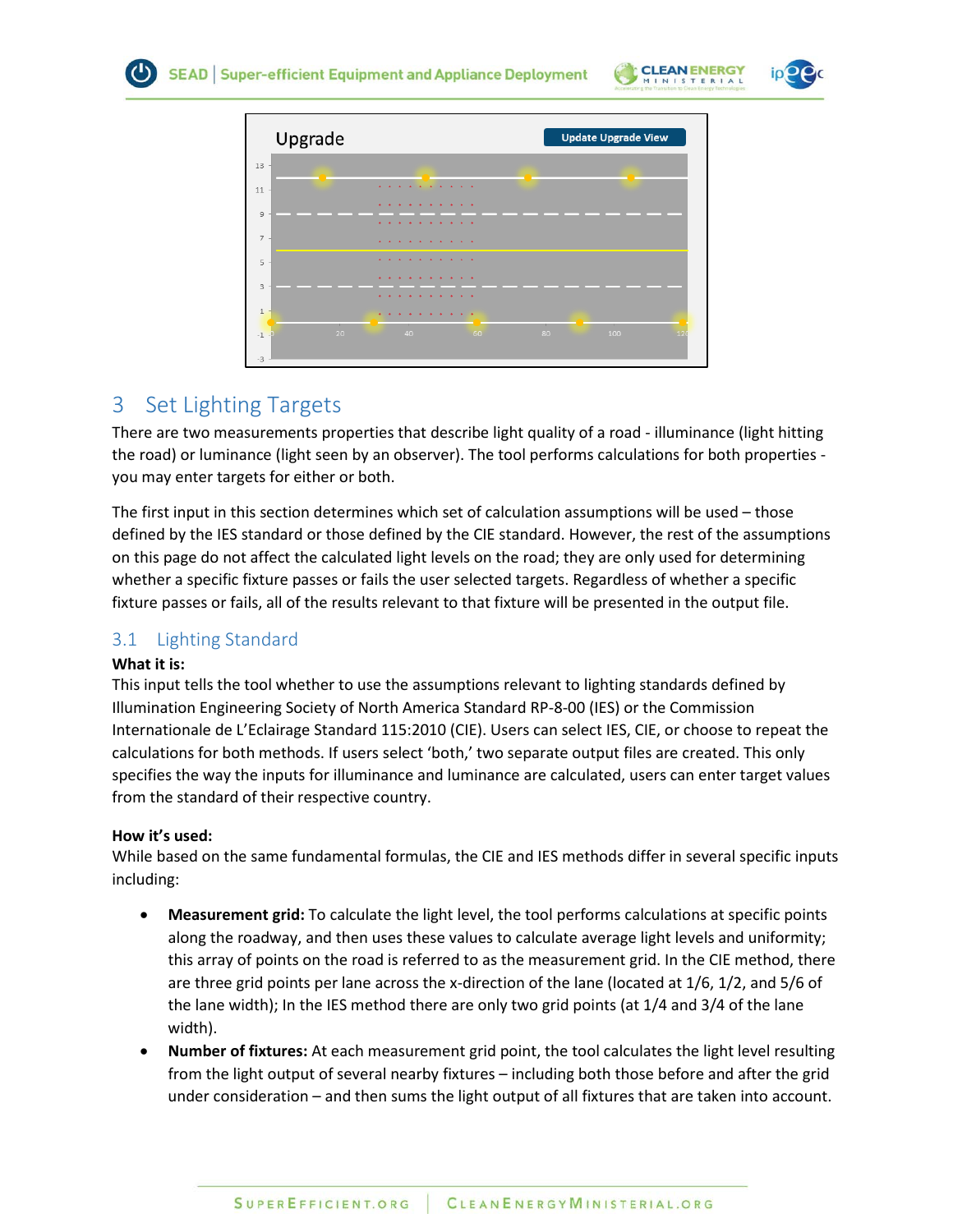**CLEAN ENERGY** 

The CIE method includes the light contribution from additional fixtures that are located further away from the grid point than those taken into account by the IES method.

- **Distance of the observer:** When calculating luminance, the observer is located 83 meters away from the first luminaire in the IES method, and 60 meters away from the first luminaire in the CIE method.
- **Alignment of the observer:** For luminance calculations in the IES method, the observer is aligned with each measurement grid point. In the CIE method, the observer is placed in the center of each lane, and luminance calculations are performed for each grid point relative to this center position; the value used is the lowest of each of these iterations.

# <span id="page-9-0"></span>3.2 Targets and uniformity

After calculating the luminance or illuminance level for each fixture, the average lighting levels and uniformity ratios are compared to the targets provided by the user, determining whether the fixture passes or fails the criteria. Whether the fixture passes or fails is indicated in the outputs, and denoted with a different color in the output graphs, as shown in [Figure 2](#page-9-1) [below.](#page-9-1) These targets don't affect the calculation of light levels – if they are left blank calculations will be performed and the fixtures will be marked as passing or failing based on a target of 'zero' for each input.



# **Illuminance vs Wattage**

*Figure 2: Example Output*

<span id="page-9-1"></span>The tool performs calculations for both the illuminance and luminance properties; however, these results are independent of each other and are presented separately. The user chooses whether to calculate luminance and illuminance properties using the CIE assumptions, IES assumptions, or both.

#### **Determining targets:**

Users can find target lighting levels for their road in the relevant lighting standards, which present minimum required light quality levels that vary based on road size, traffic volume, and pedestrian volume. These minimum standard levels, along with the calculation methods, are defined in llumination Engineering Society of North America Standard RP-8-00 (IES) or the Commission Internationale de L'Eclairage Standard 115:2010 (CIE). However, it is important to note that target levels do not need to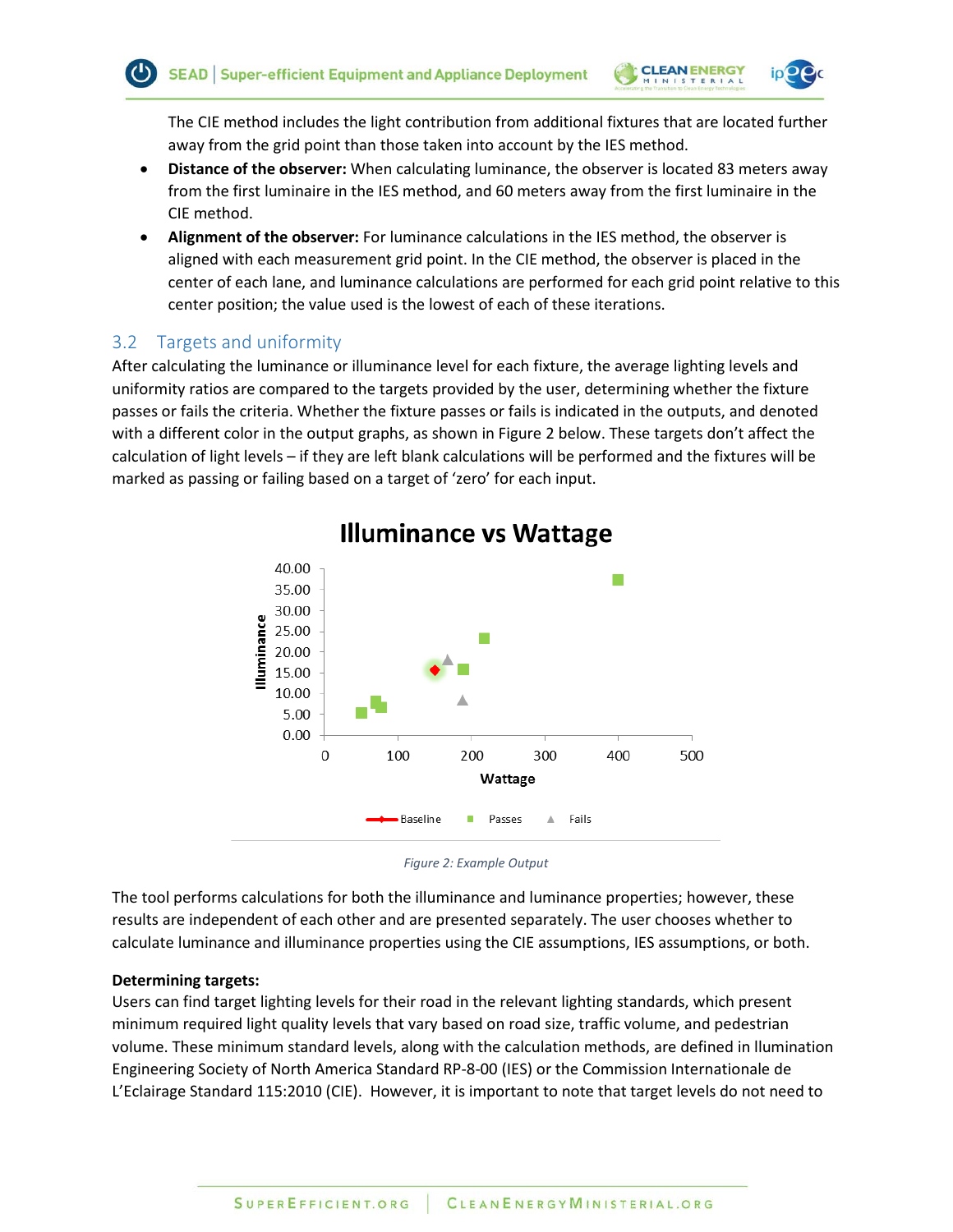come from these standards – many local and national standards are based on these but set different targets. In addition, you can use the 'IES' or 'CIE' method for the calculation assumptions used (see previous input), but still assign targets that do not match the targets in the standard.

**CLEAN ENERGY** 

When choosing a lighting target, you should also consider how you would like your results to be displayed. Any fixture that does not meet the target, even by a small margin, will be marked as failing.

# <span id="page-10-0"></span>3.2.1 Average Illuminance

The average illuminance is calculated as the average across all grid points. Fixtures that have an average illuminance greater than the target level indicated are assumed to pass this criterion.

# <span id="page-10-1"></span>3.2.2 Uniformity Ratio (Illuminance)

The uniformity ratio used for the illuminance calculations is the ratio of the illuminance level of the grid point with the lowest individual value to the average illuminance level across all grid points. In the IES method, this is the ratio of the average illuminance divided by the minimum illuminance, and should therefore be a value greater than 1. In the CIE method, the ratio is inverted, with minimum illuminance divided by average illuminance, and should be a value that is less than one.

In the IES method, a fixture meets this criteria when the calculated value for that fixture is less than the entered target (i.e calculated value is closer to 1). In the CIE method, a fixture meets the criteria when the calculated value is greater than entered target (i.e. calculated value, again, is closer to 1).

# <span id="page-10-2"></span>3.2.3 Illuminance Pass/Fail Criteria

A fixture is marked as pass only if it meets both the average and uniformity criteria.

# <span id="page-10-3"></span>3.2.4 Average Luminance

The average luminance is calculated as the average across all grid points. Fixtures that have an average luminance greater than the entered value are assumed to pass this criterion.

# <span id="page-10-4"></span>3.2.5 Uniformity Ratio (Luminance)

The luminance calculations have two types of uniformity – the ratio of the average to minimum level and the ratio of the maximum to the minimum level. The average level indicates the mean value of all points in the measurement grid. Minimum and maximum levels are the levels of individual grid points.

In the IES method, these ratios place the minimum in the denominator, i.e. they should be values that are greater than 1. In the CIE method, the minimum is in the numerator, i.e. the value should be less than 1.

In the IES method, a fixture meets each of these criteria when the calculated value for that fixture is less than the entered target (i.e. calculated value is closer to 1). In the CIE method, a fixture meets the criteria when the calculated value is greater than the entered target (i.e. calculated value, again, is closer to 1).

# <span id="page-10-5"></span>3.2.6 Luminance Pass/Fail Criteria

A fixture is marked as pass if and only if it meets all three criteria for that method (average and both uniformity methods).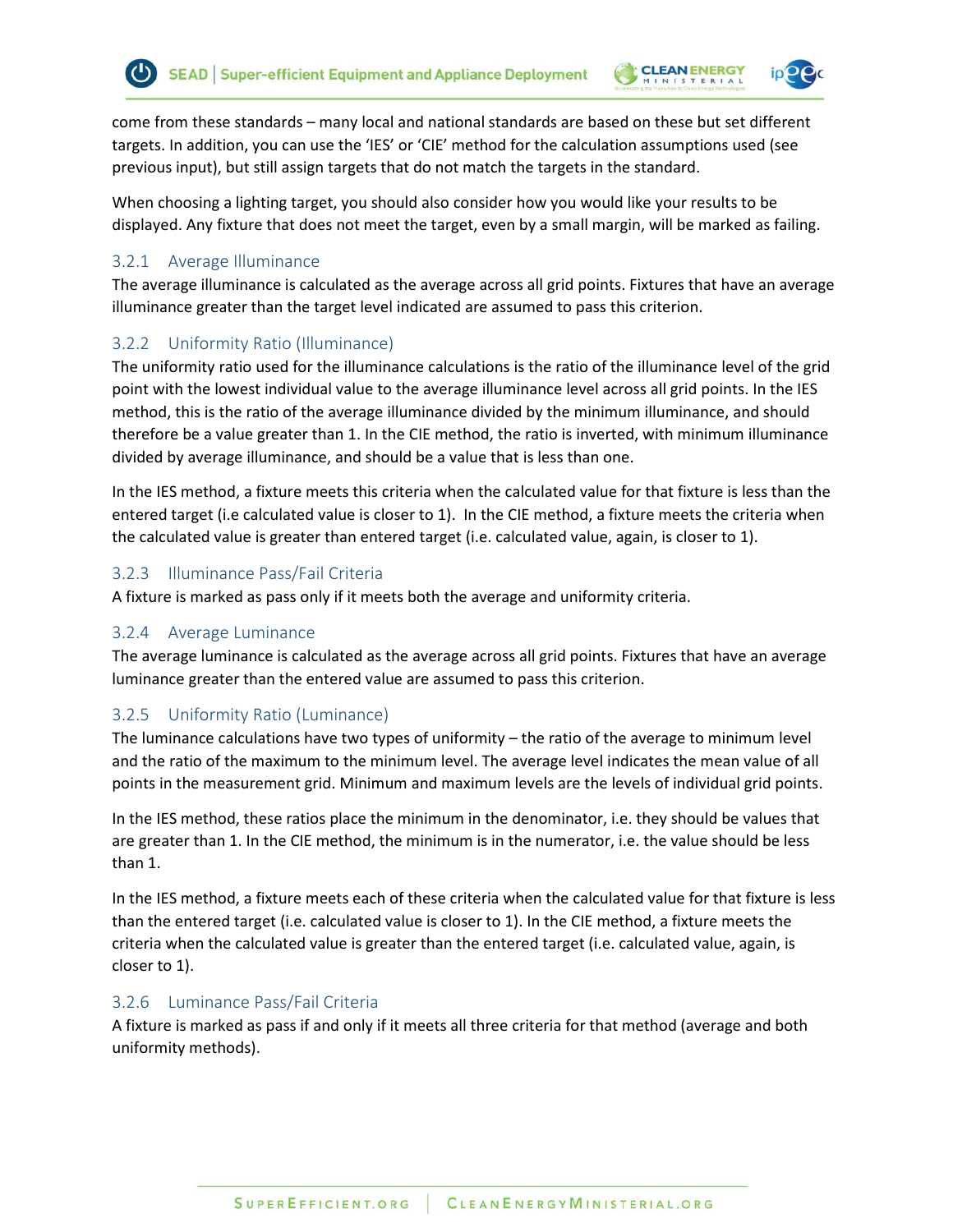

# <span id="page-11-0"></span>4 Choose Fixtures

The tool takes inputs related to the fixture's light output, energy use, and costs to perform analysis of how each fixture will perform on a specific road. The tool provides the ability to store a library of data about different fixtures, and then select which of these fixtures will be included in a particular analysis.

The tool can analyze one single baseline fixture and an unlimited number of upgrade fixtures in each analysis batch. For some calculations, such as light level, these results are presented side-by-side. For other calculations, such as the return on investment, all upgrade fixtures are compared to the single baseline fixture.

Fixture assumptions come from a variety of sources:

**Light output:** Extracted from the photometric data contained in the .ies file corresponding to the individual fixture, supplied by the fixture manufacturer. This data is extracted from the file once, and then saved to a library of fixture data, which is stored on the FixtureData tab. This tab does not need to be used or modified by the user; all necessary changes can be made through the Fixtures tab.

**Fixture costs:** Default fixture costs are provided for each technology type (i.e. high pressure sodium, metal halide, and LED), and are automatically added by the tool. However, default fixture costs are only rough estimates, and any time the user has more realistic data these should be used instead.

**Light depreciation factors:** The tool also provides default values for the light depreciation factors to be used. These can be overridden or changed by the user as desired.

The tool provides a selection of default fixtures that can be used while learning to use the tool; however, these are not comprehensive and any analysis of actual road segments should rely on additional fixtures added by the user.

Fixtures are assumed to include the effect of both the lamp and the ballast, when relevant; see the note in the 'Watts' assumption below for information on this. In addition, the tool assumes that the same fixture is used on each of the poles that contribute to the light in the measurement grid (including several fixtures before and after the grid section, as shown in the graphs in the 'Describe Road' section.

# <span id="page-11-1"></span>4.1 Add a Fixture

When using the Fixture tab, the first step is to add the appropriate fixture data from the .ies files relevant to your analysis. You can get .ies files directly from the manufacturers for each of the fixtures you are considering using; you can also use resources like the Design Lights Consortium Qualified Products List [\(https://www.designlights.org/QPL\)](https://www.designlights.org/QPL) to find a list of possible fixtures and manufacturers that make quality LED lighting fixtures.

By clicking the 'Add a fixture' button, you are taken to the 'Add IES Files' tab. This tab lists eight steps, which are explained in more detail below:

#### **Step 1: Save the IES files you would like to upload to the tool into a folder on your hard drive.**

**Step 2: Select "Add files to list below."**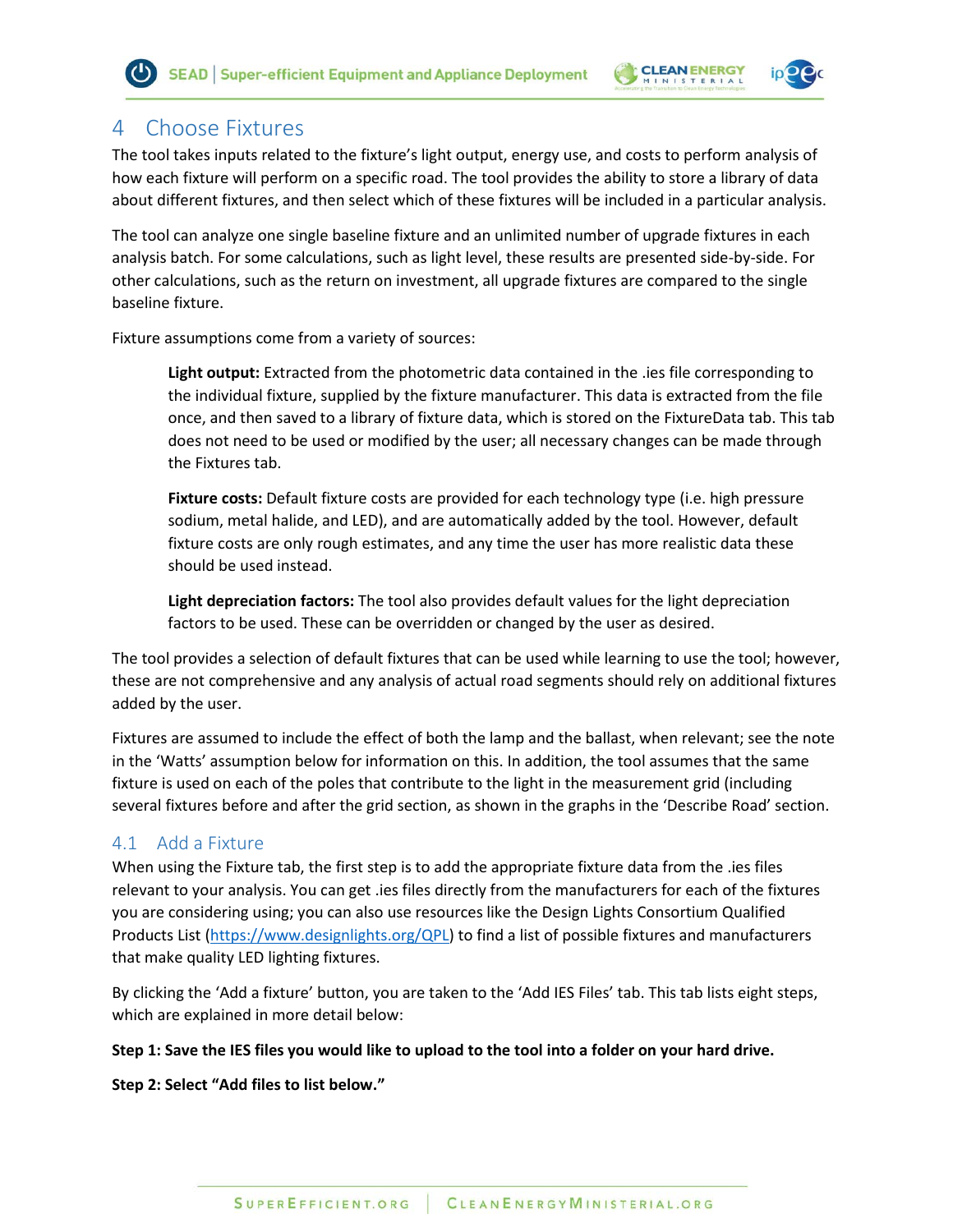



**Step 3: Use the dialog box to find the folder where the files are saved on your hard drive. Select one of the files in the folder and click "Open."** You only need to select one file, but the tool will populate the list below with all .ies files it finds in that folder. You can delete any row below Row 20 (right click the row number and then click 'Delete') if you do not want that fixture included. You can also copy/paste to rearrange the order of the files.

**Step 4: Enter a name for the fixture that you can use to identify the fixture in the tool analysis (the default will be the file name).** The tool automatically enters the file name here, but you can change this text to be anything you want. You must enter a unique name for each fixture, so make sure the name you use only occurs once, taking into account other fixtures already listed on the 'Fixtures' tab. The tool will automatically add "\_#" to the name if it finds a duplicate, where # is a sequential number for each instance of a non-unique fixture name the tool finds.

**Step 5: Enter the Fixture Type (HPS, MH, or LED).** The tool does not populate this field automatically, but the field must have a value before the tool will upload an .ies file. The Fixture Type field is used is to determine which set of default assumptions should be populated for the fixture described in the .ies file under consideration. You can override any of these assumptions in step 6, or after uploading the .ies by editing these values directly on the Fixtures tab. If all default assumptions are overridden, this field has no effect, but it still requires a value during this step.

Acronyms are translated to the relevant language – see the 'Assumptions' tab to view the translated acronyms.

**Step 6: If desired, enter data for optional inputs found in Columns D-K**. If you leave any of these fields blank, the default value for the selected fixture type will be used. See the sections of this document corresponding to each of these inputs in the "Choose Fixtures" section for definitions of how these values are used in the calculations.

**Step 7: Select "Begin upload of IES files listed below."** Each .ies file will be read, and its data will be added to the 'FixtureData' tab and a new fixture will be added to the 'Fixtures' tab on a new row. A message box will inform you that the process is complete.

**Step 8: Return to "Fixtures" tab and select the fixtures that you want to include in this analysis.** After uploading data on a fixture, that fixture can be used in any future analysis. However, for each analysis you have to select which fixtures you want to include (which can be done on the Fixtures tab).

After adding new fixtures, you can select the 'Fixtures' tab or click the 'Back' button to return to the main Fixtures page.

# <span id="page-12-0"></span>4.2 Delete a fixture

Deleting fixtures makes the list of fixture choices easier to read, and can reduce the file size of the tool. Deleting fixtures is optional - the tool can still run with as many fixtures as you'd like in the library, as long as you don't exceed Excel's data limits (approx. 1,000+ fixtures for Excel 2003, depending on their complexity, and much higher for Excel 2007 and above. The limit on data pertains to the number of rows available on the 'FixtureData' tab.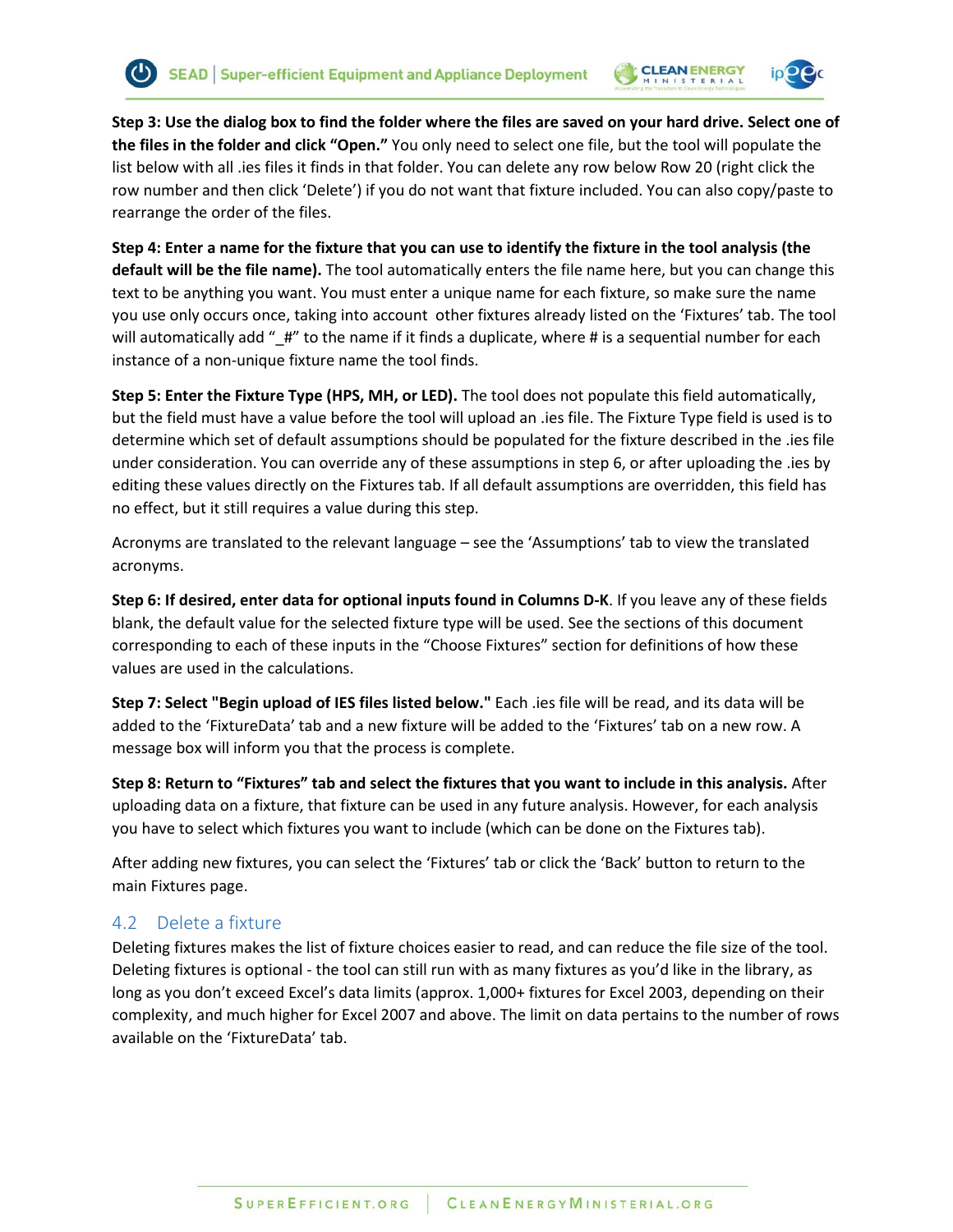

Clicking on the 'Delete a fixture' button takes you to the 'Delete IES' tab. To delete a fixture, simply select the fixture name from the list and click 'Delete Fixture Data.' Note, after deleting a fixture, you cannot undo the deletion. You will need to re-add deleted fixtures using the original .ies file.

**CLEAN ENERGY** 

After deleting a fixture, you may see a calculation error in the 'Selected file' box – simply re-select another file from the list to fix this error.

After deleting fixtures, you can select the 'Fixtures' tab or click the 'Back' button to return to the main Fixtures page.

# <span id="page-13-0"></span>4.3 Choose Baseline Fixture

Since only one baseline fixture is included as part of any calculation, only one fixture can be selected. Simply click on the fixture name from the list in the box shown in [Figure 1.](#page-14-3) When you select a fixture, its assumptions are shown in the table to the right. These assumptions are for reference only – they cannot be edited here.

This list draws directly from the table featured in the 'Choose Upgrade Fixture(s)' section. To edit any assumptions about the baseline fixture, you can change any of the yellow fields in this table starting at Row 36.

# <span id="page-13-1"></span>4.3.1 Set Installation Cost to Zero

If the fixture is already installed, the 'Equipment Cost,' 'Installation Cost,' and 'One-time Rebate or Subsidy' will most likely be zero. You can change these costs (and other relevant costs) in the Fixture table starting on Row 36. However, to make it easier to set these installation costs to zero without editing or losing the values in the main table, you can use the entry in Row 23 to override the value used in the main fixture table (found in the 'Choose Upgrade Fixture(s)' section). To do this, simply enter an 'x' (without quotation marks) in cell B23. The cost values actually used by the tool will be displayed in the Baseline Fixture Summary table in Column F.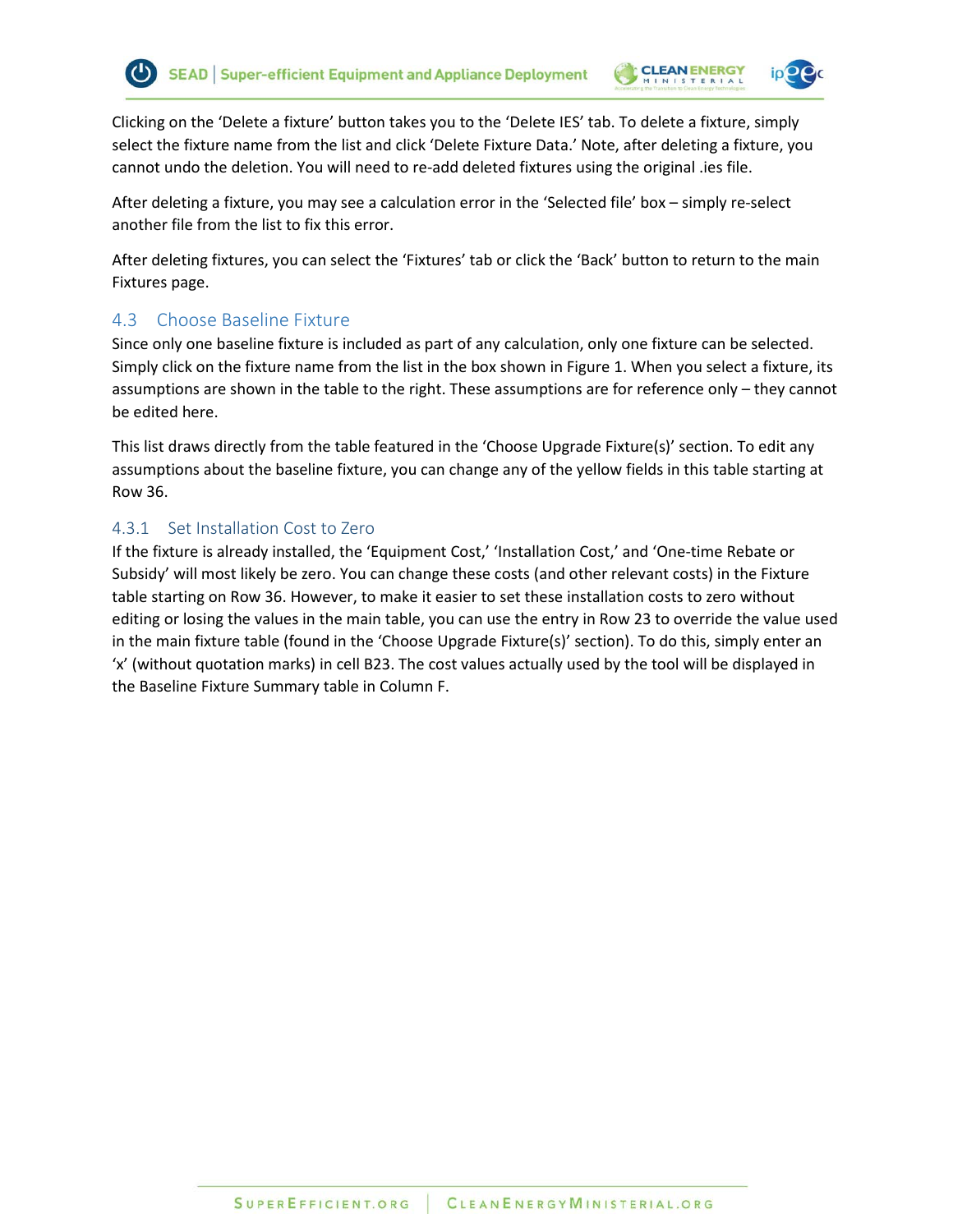

**Baseline Fixture Summary** 

 $\mathbf{0}$ 

 $\pmb{0}$ P

 $\mathbf 0$ 

 $\mathbf{0}$ 

P P

P

<sup>?</sup>

P P

P

# **Choose Baseline Fixture**

Select one of the fixtures from the list below. To edit the fixture assumptions, find the fixture in the table below

|                                                                                                                                   | <b>Baseline Fixture</b>                                              |                                         |                                | <b>Fixture Name</b>                         |
|-----------------------------------------------------------------------------------------------------------------------------------|----------------------------------------------------------------------|-----------------------------------------|--------------------------------|---------------------------------------------|
|                                                                                                                                   |                                                                      | ㅅ                                       |                                | Manufacturer                                |
|                                                                                                                                   | <no fixture=""><br/>A - HPS 70W Type II</no>                         |                                         |                                | <b>Type</b>                                 |
|                                                                                                                                   | B - HPS 100W Type II Short<br>C - HPS 100W Type III Med              |                                         |                                | Model #                                     |
|                                                                                                                                   | D - HPS 150W Type II<br>E - HPS 150W Type IV<br>F - HPS 150W Type IV |                                         |                                | <b>Distribution Type</b><br><b>Comments</b> |
|                                                                                                                                   | Set installation cost to zero?                                       |                                         | Watts                          |                                             |
|                                                                                                                                   | Fixture already installed (mark with 'x')                            |                                         |                                | Equipment Cost (\$/fixture)                 |
| If the fixture is already installed, installation cost will be<br>zero. Instead of editing this in the large table below, you can |                                                                      |                                         | Installation Cost (\$/fixture) |                                             |
| override the values for just the baseline fixture here.                                                                           |                                                                      | One-time Rebate or Subsidy (\$/fixture) |                                |                                             |
|                                                                                                                                   |                                                                      |                                         |                                | Annual Maintenance Cost (\$/year)           |
|                                                                                                                                   |                                                                      |                                         |                                | Maintenance inflation rate (%/year)         |
|                                                                                                                                   |                                                                      |                                         |                                |                                             |

<span id="page-14-3"></span>*Figure 3: Baseline Fixture Choices*

# <span id="page-14-0"></span>4.4 Choose Upgrade Fixture(s)

You can select as many upgrade fixtures as you would like to be included in a single analysis. Note that selecting a large number of fixtures may result in the analysis taking some time to calculate, depending on your computer's processing power.

To indicate that a specific fixture should be included in the analysis, place an 'x' or 'X' (without quotation marks) in Column B beside the fixture you would like to include. The row for that fixture will then be highlighted in blue, indicating that the fixture is selected. The total number of fixtures selected is shown on Row 32.

# <span id="page-14-1"></span>4.5 Fixture Assumptions

All of the assumptions for each fixture are stored on the 'Fixtures' tab or the 'FixtureData' tab. Each row of the table at the bottom of the 'Fixtures' tab is an individual fixture. Except for the values featured in Column D, all fixture assumptions are read either from the .ies file when it is uploaded, from the default assumptions based on the fixture type, or from user inputs during the upload process. Sections 4.5.1 to 4.5.18 include detailed descriptions of each assumption type included in the table.

# <span id="page-14-2"></span>4.5.1 Include?

**What it is:**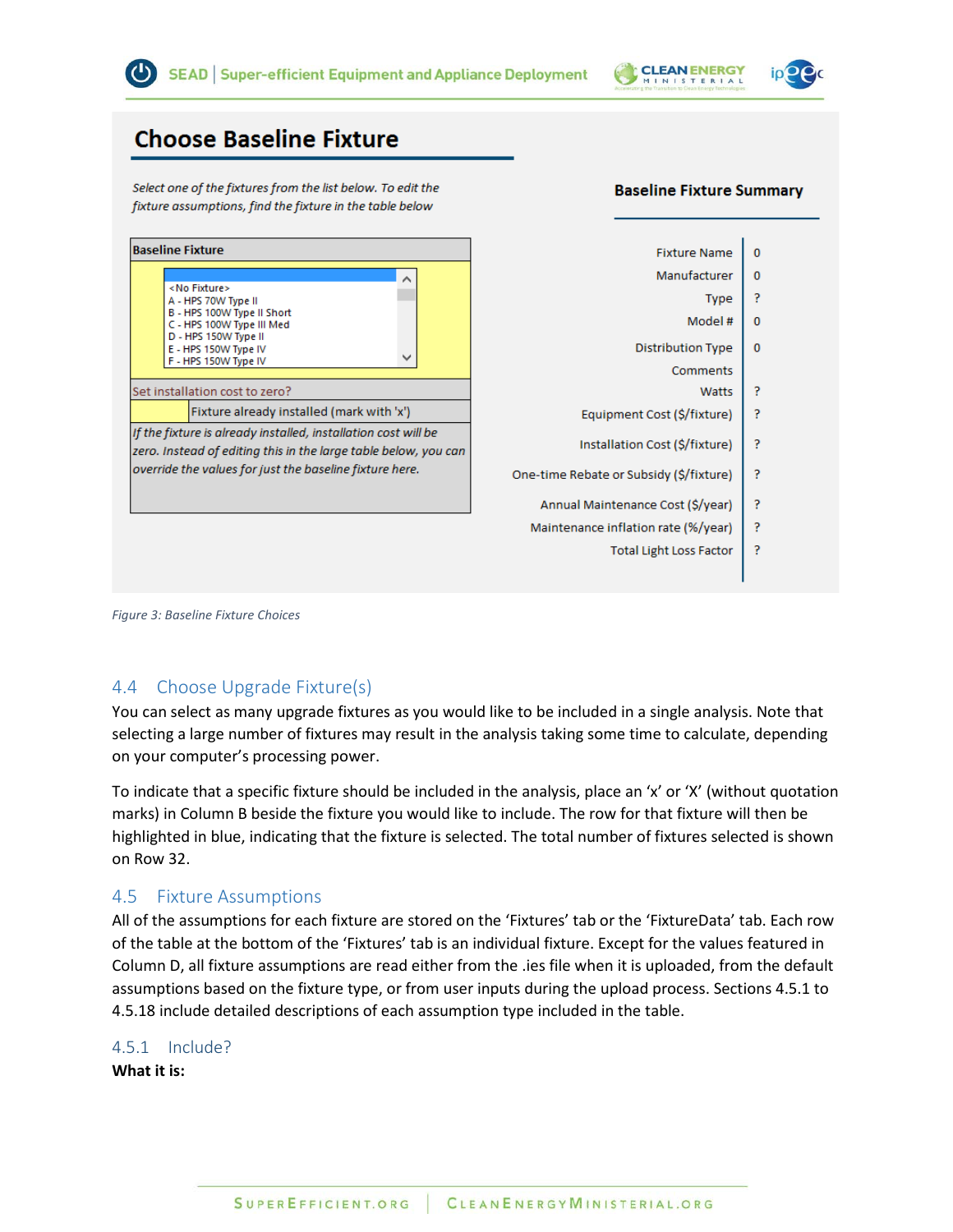



Use this column to indicate whether a fixture should be included in the current calculation. Use an 'x' or 'X' to indicate which fixtures should be included.

#### <span id="page-15-0"></span>4.5.2 Fixture Name

#### **What it is:**

The unique identifier for each individual fixture whose information is stored in the tool.

#### **How it's used:**

The Fixture Name links the assumptions listed the 'Fixtures' tab to the data from .ies files, which are stored on the 'FixtureData' tab. This name can be any value you choose, but you cannot change the name once you've added the fixture to the tool. Instead, you should delete and re-add the fixture with the new name.

Note to advanced users – if you do need to change the name, you can do so by changing the name to the exact same string on both the 'Fixtures' and' FixtureData' tabs. You must also make certain that the name is not the same as any other name currently in use, or the tool may use incorrect values in calculations.

### <span id="page-15-1"></span>4.5.3 Fixture Data Row

#### **What it is:**

The row on the 'FixtureData' tab where the .ies photometric data for a specific fixture begins.

#### **How it's used:**

The tool searches the 'FixtureData' tab for the Fixture Name in Column C, and identifies the first instance where the Fixture Name appears. It is for reference only.

#### <span id="page-15-2"></span>4.5.4 Manufacturer

**What it is:**  The company that makes the specific fixture.

#### **How it's used:**

This data is read from the .ies file when the fixture data is uploaded to the tool. It is for reference only.

#### <span id="page-15-3"></span>4.5.5 Type

#### **What it is:**

The technology used in the fixture – high pressure sodium (HPS), metal halide (MH), or light emitting diode (LED). This is provided by the user when the fixture is first added to the tool.

#### **How it's used:**

This is used for determining the default assumptions used in the other fields, such as cost and lumen depreciation.

#### <span id="page-15-4"></span>4.5.6 Model Number

#### **What it is:**

The specific fixture model assigned by the company that makes the fixture.

#### **How it's used:**

This data is read from the .ies file when the fixture data is uploaded to the tool. It is for reference only.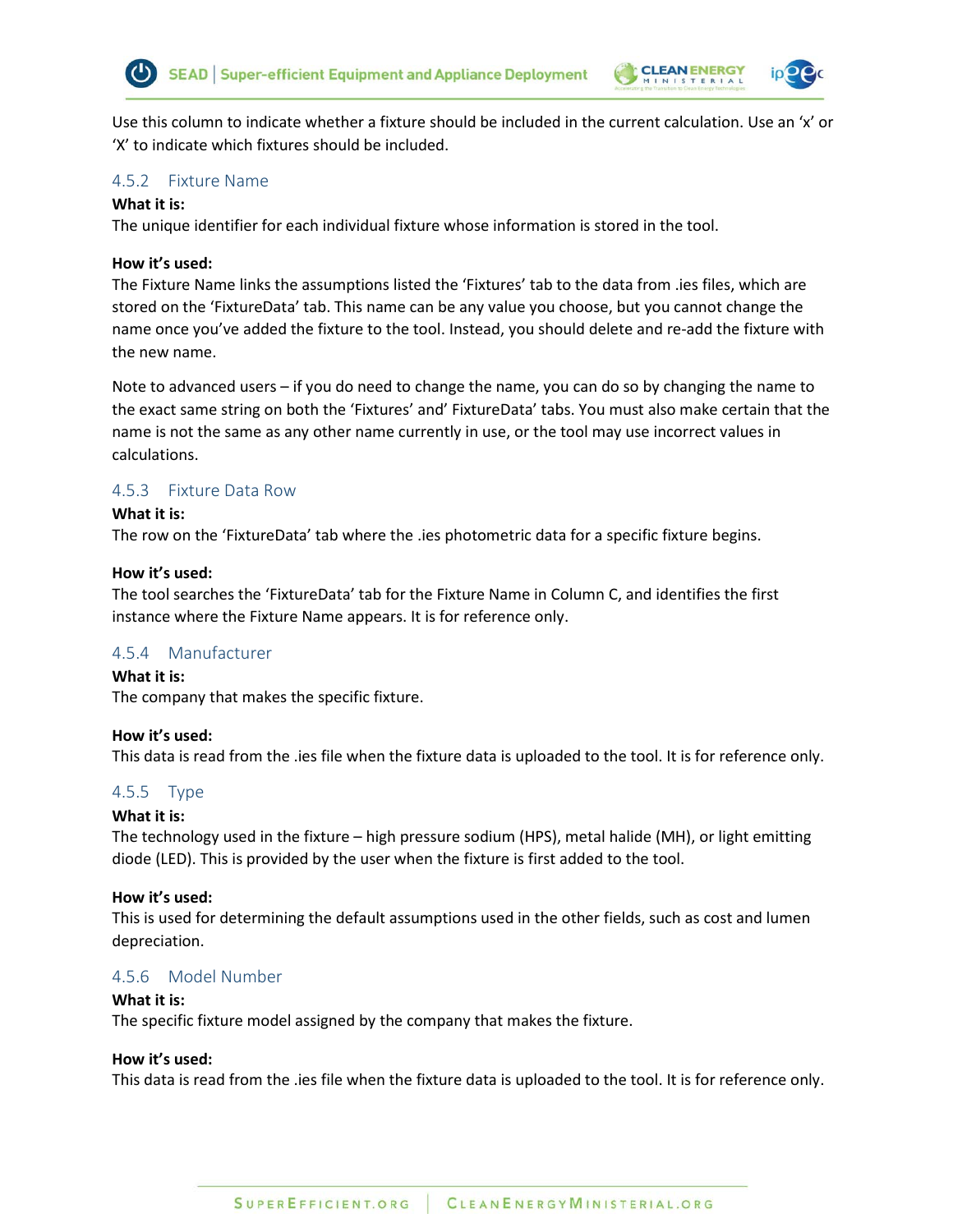



# <span id="page-16-0"></span>4.5.7 Distribution Type

#### **What it is:**

The category of the pattern of light intensity that comes from the fixture. The fixture types defined by the Illumination Engineering Society of North America are referenced.

### **How it's used:**

This data is read from the .ies file when the fixture data is uploaded to the tool. It is for reference only.

# <span id="page-16-1"></span>4.5.8 Comments

**What it is:** 

Any user specific comments on the fixture.

### **How it's used:**

It is for reference only.

# <span id="page-16-2"></span>4.5.9 Watts

# **What it is:**

The total power consumption of the fixture, including ballast and bulb, in the operation mode to be analyzed.

### **How it's used:**

This data is read from the .ies file when the fixture data is uploaded to the tool. The user should check that this value is accurate, particularly for HPS and MH fixtures. Some manufacturers (incorrectly) use the nominal wattage in this field, while the tool assumes that it will be the operational wattage. The user can change this value, if needed, after data on a particular fixture has been uploaded from an .ies file.

This value is multiplied by the operating hours to obtain the annual energy use for the cost calculations performed by the tool. The value does not affect light output – if the user wishes to change the drive current of a specific fixture, you must change both the wattage and one of the light depreciation factors (such as the ballast factor).

# <span id="page-16-3"></span>4.5.10 Equipment Cost

# **What it is:**

This cost should be the all-in equipment cost for the fixture, including the fixture purchase cost, new mounting arm and pole if needed, and any other miscellaneous wiring or ballast costs. If this is your baseline fixture (i.e. already installed), the fixture cost should be zero.

#### **How it's used:**

This cost is added to the fixture installation cost to calculate the cost of ownership in year zero for all cost calculations.

# <span id="page-16-4"></span>4.5.11 Installation Cost

#### **What it is:**

The installation cost should be the all-in cost for installing the fixture, including street closure costs, labor costs, etc. as relevant. If this is your baseline fixture (i.e. already installed), this cost should be zero.

### **How it's used:**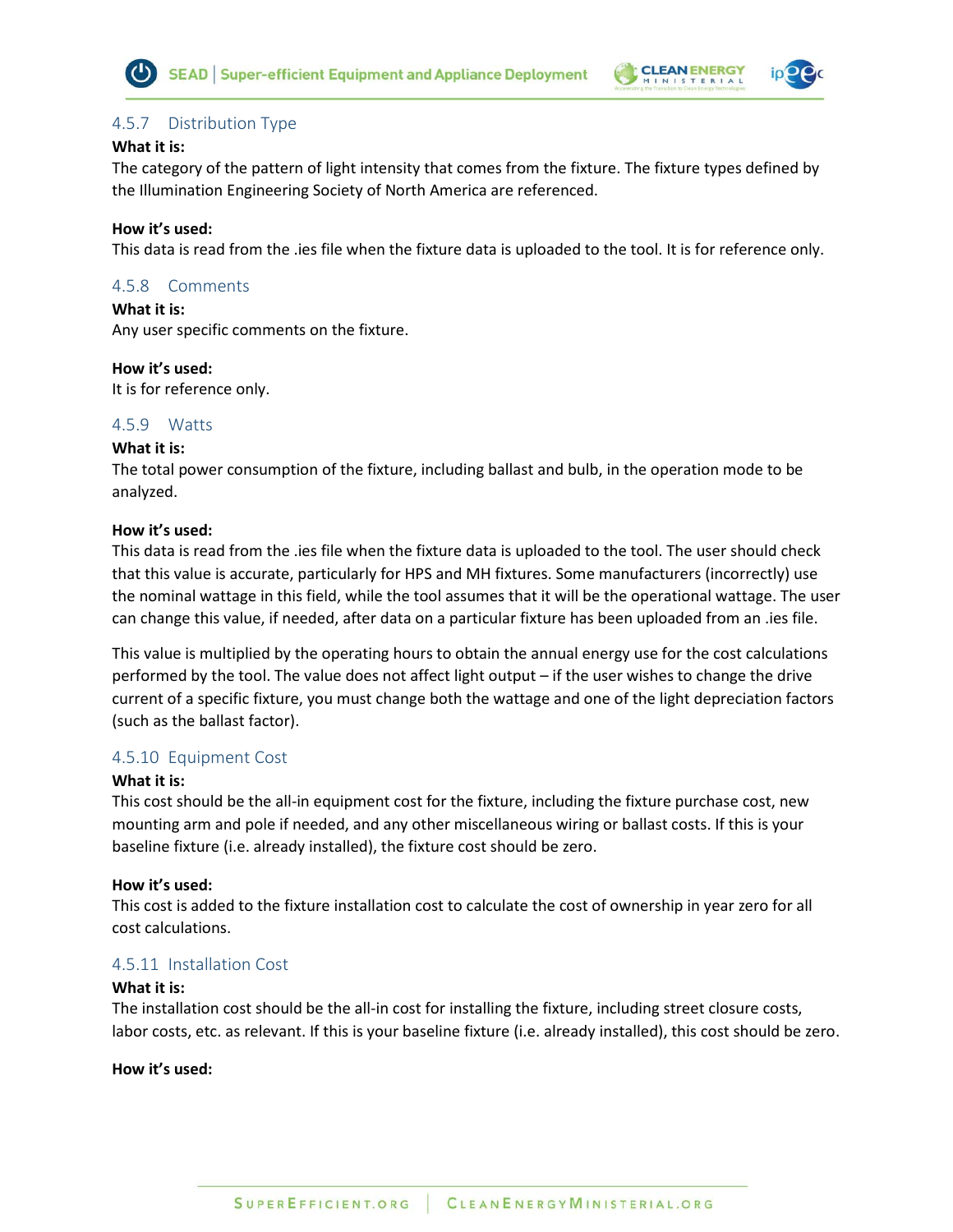



This cost is added to the fixture installation cost to calculate the cost of ownership in year zero for all cost calculations.

#### <span id="page-17-0"></span>4.5.12 One-time Rebate or Subsidy

#### **What it is:**

Enter any rebates or subsidies to be subtracted from the overall equipment cost on a per fixture basis.

#### **How it's used:**

The rebate or subsidy value is subtracted from the sum of equipment and installation costs to calculate the cost of ownership in year zero.

### <span id="page-17-1"></span>4.5.13 Annual Maintenance Cost

#### **What it is:**

The annual maintenance cost should reflect the cost of maintaining the fixtures and poles. This should include the cost of periodic relamping, cleaning (washing of LED fixtures), and repairs. It should include estimates of street or lane closures when relevant, on an average per fixture basis. For example, if 10% of your fixtures must be replaced every year, the maintenance cost would be 1/10 of the cost of replacing a single fixture.

#### **How it's used:**

The annual maintenance cost is multiplied by the maintenance inflation rate to determine the cost of maintenance each year. The equation for total cost of ownership each year is shown in [Equation 1](#page-19-3) below, in section 4.6.

#### <span id="page-17-2"></span>4.5.14 Maintenance Inflation Rate

#### **What it is:**

The estimated inflation rate of maintenance rates due to increased labor costs, etc. This value should be just the percentage rate above 0%.

#### **How it's used:**

The equation for total cost of ownership each year is shown i[n Equation 1](#page-19-3) below, in section 4.6.

It's assumed that the maintenance costs increase by the same percentage every year, compounded annually.

#### <span id="page-17-3"></span>4.5.15 Lamp Lumen Depreciation

#### **What it is:**

This value reflects the depreciation in light output due to fixture degradation as it ages.

#### **How it's used:**

This factor should represent the percent of light that is still output at the end of the fixture life. This contributes to the total light loss factor.

For LED fixtures, the default LLD is 0.7. This represents the level that is commonly agreed to be too low for the fixture to continue to be used (i.e. the point at which the fixture has reached the end of its useful life). If your analysis assumes a specific life that is shorter than when the fixture reaches L70 life, you should refer to manufacturer data to determine the appropriate LLD for that life.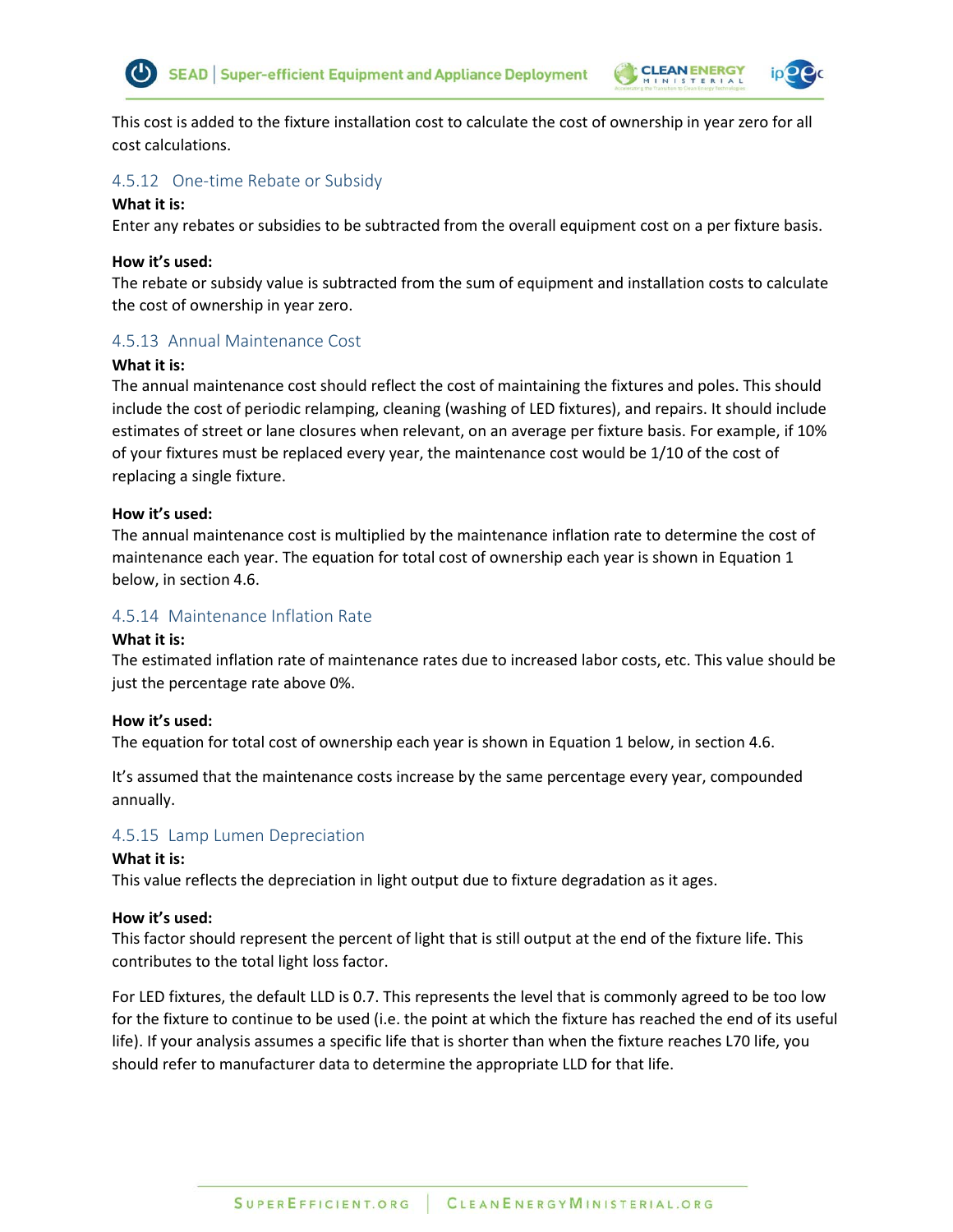

LLD is influenced by operating temperature and drive current, as well as fixture design, so check that the manufacturer estimates take into account these considerations. For countries that use the IESNA standards, LLD is best determined using the methodology outlined in IES TM-21.

### <span id="page-18-0"></span>4.5.16 Luminaire Dirt Depreciation

#### **What it is:**

The fraction of light output that actually leaves the fixture when dirty. Fixture output can be reduced due to dirt, soot, etc. Typical values can be found in appropriate lighting standards based on the cleanliness of the air and environment, such as in IES RP-8.

#### **How it's used:**

The LDD contributes to the total light loss factor.

### <span id="page-18-1"></span>4.5.17 Ballast Factor

#### **What it is:**

The ballast factor is the ratio of an actual light's output to the light output of that fixture using a reference ballast.

#### **How it's used:**

The ballast factor contributes to the total light loss factor. For LED fixtures, this will typically be  $1 -$  LED fixtures are tested using absolute photometry, where the light output is measured using the actual ballast. In conventional fixtures, a single test can be used for a fixture that can use multiple ballasts; the ballast factor is used to correct the data in the .ies file when a different ballast is used than the one that the fixture was tested with.

#### <span id="page-18-2"></span>4.5.18 Total Light Loss Factor

#### **What it is:**

The cumulative effect of the LLD, LDD, and BF in the previous three inputs.

#### **How it's used:**

A total light loss factor of less than 1 reduces the estimated light levels output by the tool to those needed for design on the future performance of the fixture, ensuring that the fixture still meets your lighting criteria at end-of-life.

The tool multiplies the light output of the fixture (as supplied by the .ies file data) by the total light loss factor. This reduced value is used in determining the luminance and illuminance on the road. Therefore, all light quality values reported by the tool include the effect of light loss factors.

Total Light Loss Factor is calculated as the product of the three contributing light loss factors.

# <span id="page-18-3"></span>4.6 Identify Costs

The tool performs several cost calculations:

Simple payback: this calculation ignores all inflation and discount rates, and simply divides the difference between the baseline and upgrade cost by the annual savings. This value depends on the baseline cost.

Net Present Value: Calculates the annual cost in each year of ownership using the appropriate installation, equipment, energy and maintenance costs, including inflation rates. This annual cost stream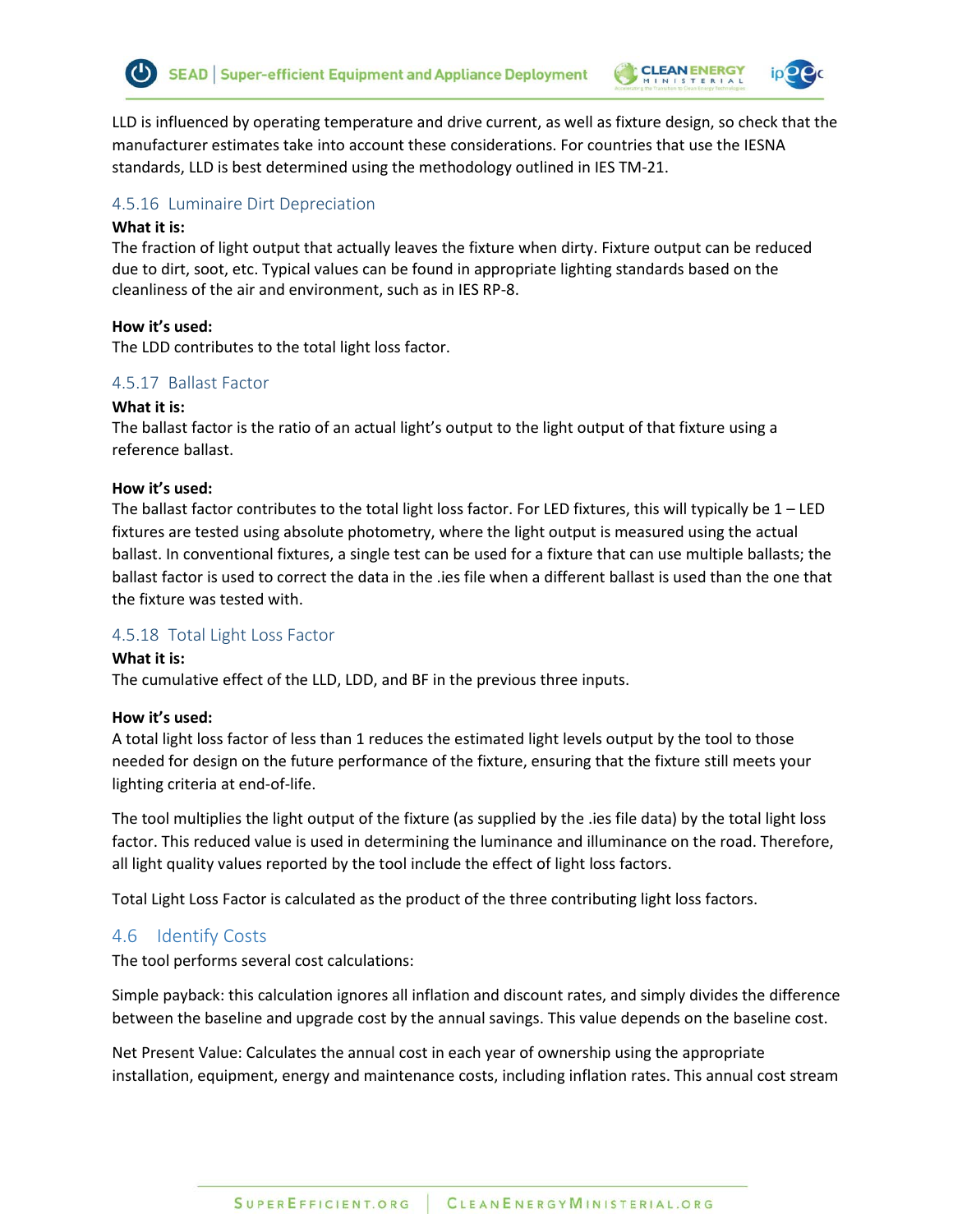

is then converted to present-value currency using the discount rate, and is represented as the total cost of ownership. This value is independent of the baseline cost.

Return on Investment: This uses the same annual cost stream as the net present value calculation, but instead presents the results as the return on investment in each year in relation to the baseline cost. This value depends on the baseline cost. The Return on Investment is presented as a percent value in each year. The value in each year should be read as "if we keep these fixtures for X years, we will earn Y% return on investment each year."

The equations for these calculations can be seen on the 'Cost Calcs' tab.

### <span id="page-19-3"></span>*Equation 1: Cost of Ownership*

Cost of Ownership $_{year} = C_{maint} * (1 + I_{maint})^{year} + C_{energy} * Hours * Watts * (1 + I_{energy})^{year}$  $C = cost$ I = inflation rate Hours = annual operating hours Year = number of years that inflation is compounded

# <span id="page-19-0"></span>4.7 Cost inputs

Some inputs used for cost calculations are fixture specific, while others are used for all fixtures in an analysis. The input of fixture-specific costs occurs during the same step as all other fixture data, and as such those inputs are described in the "Choose Fixtures" section above. The following costs are input in the "Identify Costs" section and are used for all fixtures in a given analysis.

# <span id="page-19-1"></span>4.7.1 Operating Hours

**What it is:** 

The total hours per year that the fixture operates.

# **How it's used:**

This is multiplied by the energy cost and the fixture wattage to determine the operating cost.

# <span id="page-19-2"></span>4.7.2 Energy Cost (\$/kWh)

**What it is:**  The price of electricity.

# **How it's used:**

This is multiplied by the operating hours and the fixture wattage to determine operating cost.

The tool assumes that there is a fixed cost for energy on a metered basis. In reality, many utilities and jurisdictions don't meter the electricity usage of street lights, and instead have a per-fixture or per-pole cost, which may or may not vary by fixture type. Some utilities have a tiered schedule. In these cases, if you want to show the impact of these alternate pricing structures, you can modify the wattage of the fixture, in combination with the operating hours and energy cost, to reflect the actual annual cost of that fixture. Alternately, you can use the tool just to calculate the light output, and perform cost analysis separately.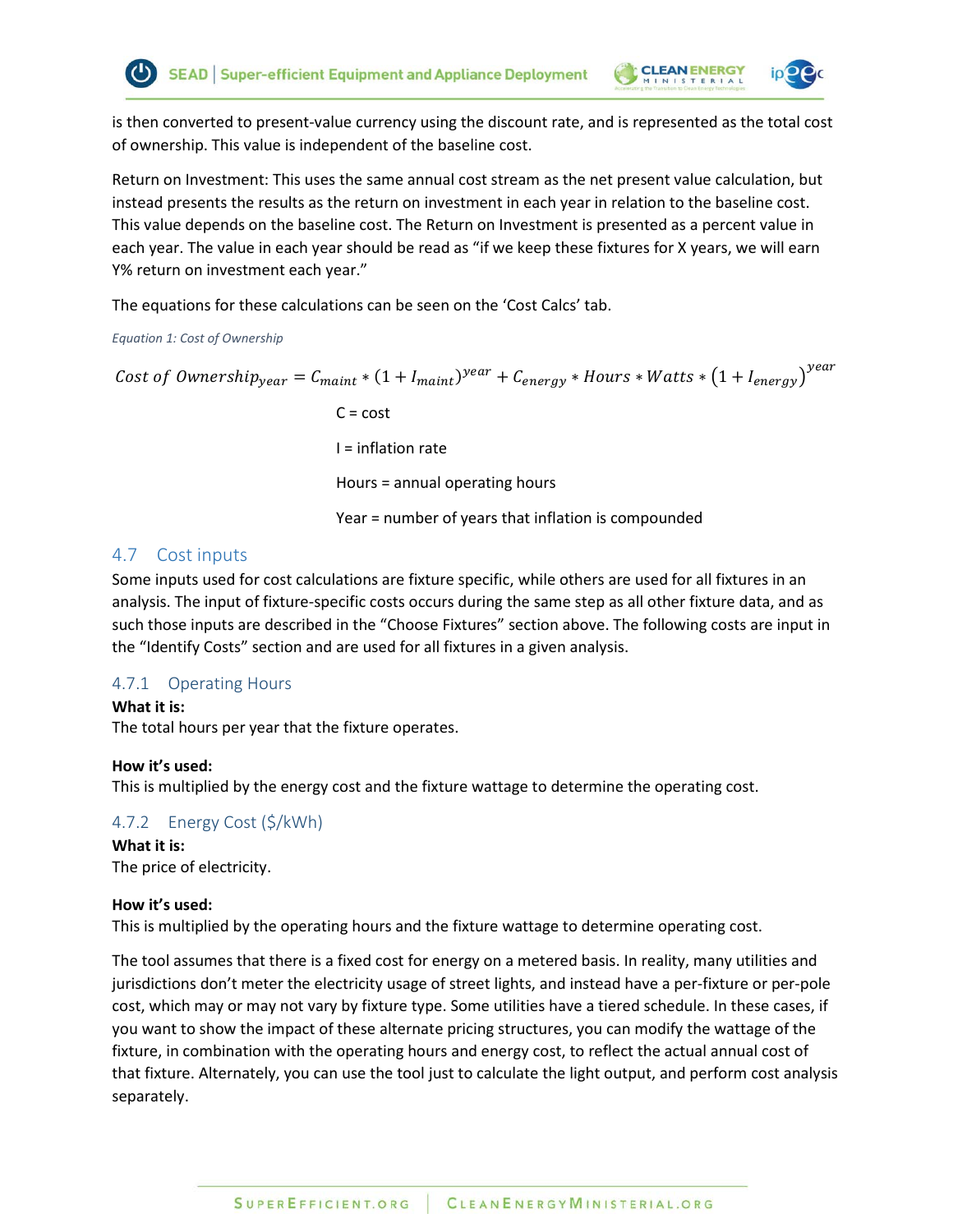





# <span id="page-20-0"></span>4.7.3 Energy Inflation Rate (%/year)

#### **What it is:**

The amount that the energy cost increases each year.

#### **How it's used:**

The cost of ownership, and how the inflation rate is used in this calculation, is shown i[n Equation 1](#page-19-3) [above.](#page-19-3)

# <span id="page-20-1"></span>4.7.4 Discount Rate

#### **What it is:**

The discount rate is used to calculate the net present value and return on investment.

#### **How it's used:**

The annual operating cost is calculated for each year of ownership using the inflation rates, and then is brought into equivalent todays-currency using the discount rate. For a full definition of discount rates, it is best to refer to economic theory resources.

# <span id="page-20-2"></span>5 Confirm Inputs

The final step of the process in using the tool is to perform all calculations. Before doing so, the 'Quick Check' provides some information on what you have entered, to make sure your inputs are as expected. In addition, under 'Review All Inputs,' the information on all inputs and fixtures are listed.

Once you have verified that all inputs are correct, clicking the 'Calculate Scenario Results' button will begin the calculations.

# <span id="page-20-3"></span>5.1 Quick Check

The tool performs the following informational checks, and flags any errors that it finds:

**Road configuration:** It is not necessary for the baseline and upgrade to use the same inputs for the road geometry; however, most users performing analysis (particularly for retrofit) will use the same inputs. This flag is triggered if there is any difference between the inputs in the two Road Geometry columns.

**Calculation Method:** Makes sure the user knows whether they are using the IES or CIE assumptions for the calculations. A method must be selected for the calculations to occur.

**Lighting Targets:** There are separate flags for the CIE and IES lighting targets. It is not necessary to enter lighting targets, but most users will prefer to do so. In addition, if you are performing calculations in one methodology only (i.e. CIE or IES), there is no reason to enter targets for the methodology not used. These flags are just to make sure the user is aware of whether values have been entered for these inputs.

**Baseline fixture:** At least one baseline fixture must be selected. If you do not need baseline calculations, select any fixture – the tool will not run without a baseline fixture selected.

**Upgrade Fixtures:** Provides a count of the number of fixtures that have been selected in the upgrade category. These are all those that are marked with an 'x' in column B of the 'Fixtures' tab, beginning at Row 36.